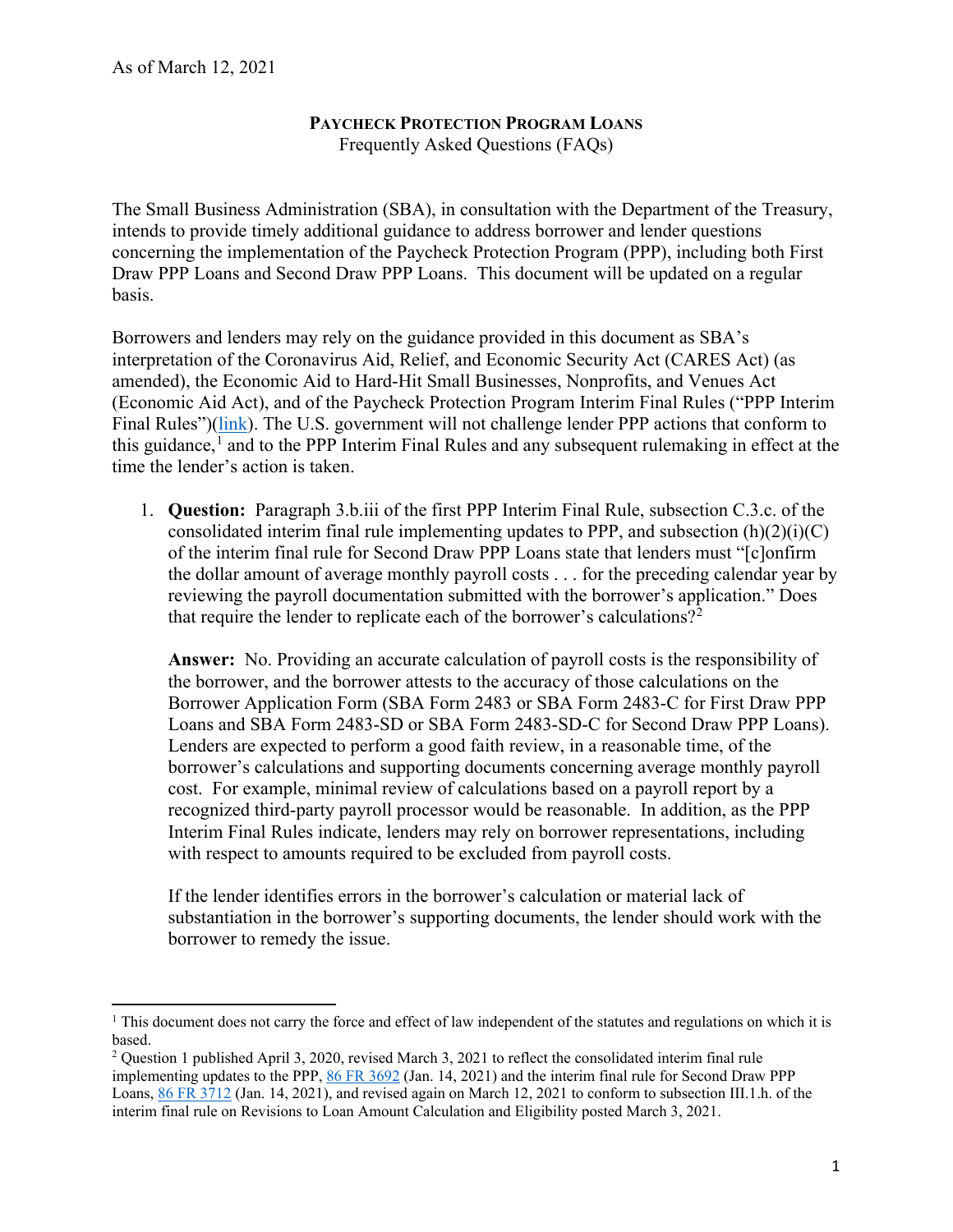2. **Question:** Are small business concerns (as defined in section 3 of the Small Business Act, 15 U.S.C. 632) required to have 500 or fewer employees to be eligible borrowers for First Draw PPP Loans?<sup>3</sup>

 Loans even if they have more than 500 employees, as long as they satisfy the existing **Answer:** No. Small business concerns can be eligible borrowers for First Draw PPP statutory and regulatory definition of a "small business concern" under section 3 of the Small Business Act, 15 U.S.C. 632. A business can qualify if it meets the SBA employee-based or revenue-based size standard corresponding to its primary industry. Go to <www.sba.gov/size>for the industry size standards.

 maximum tangible net worth of the business is not more than \$15 million; and (2) the average net income after Federal income taxes (excluding any carry-over losses) of the business for the two full fiscal years before the date of the application is not more than \$5 Additionally, a business can qualify for a First Draw PPP Loan as a small business concern if it met both tests in SBA's "alternative size standard" as of March 27, 2020: (1) million.

 Business Act, 15 U.S.C. 632, may truthfully attest to its eligibility for a First Draw PPP Loan on the Borrower Application Form, unless otherwise ineligible. A business that qualifies as a small business concern under section 3 of the Small

Notwithstanding the foregoing, housing cooperatives, eligible 501(c)(6) organizations, and eligible destination marketing organizations, are eligible for a First Draw PPP Loan only if they employ no more than 300 employees. [4](#page-1-1)

 3. **Question:** Does my business have to qualify as a small business concern (as defined in section 3 of the Small Business Act, 15 U.S.C. 632) in order to receive a First Draw PPP  $L<sub>oan</sub>$ ?<sup>[5](#page-1-2)</sup>

 SBA employee-based or revenue-based size standard for the industry in which it operates **Answer:** No. In addition to small business concerns, a business is eligible for a First Draw PPP Loan if the business has 500 or fewer employees or the business meets the (if applicable). Similarly, First Draw PPP Loans are also available for qualifying taxexempt nonprofit organizations described in section 501(c)(3) of the Internal Revenue Code (IRC), tax-exempt veterans organization described in section  $501(c)(19)$  of the IRC,

<span id="page-1-0"></span> $3$  Question 2 published April 6, 2020 and revised March 3, 2021 to reflect the consolidated interim final rule implementing updates to the PPP. This FAQ applies only to First Draw PPP Loans. Different eligibility requirements apply to Second Draw PPP Loans. *See* FAQ #63 and subsection (c) of the interim final rule for Second Draw PPP Loans.

<span id="page-1-1"></span> <sup>4</sup>*See* subsections B.1.g.v., B.1.g.vii., and B.1.g.viii. of the consolidated interim final rule implementing updates to the PPP for additional information on the eligibility of housing cooperatives, destination marketing organizations,

<span id="page-1-2"></span>and section 501(c)(6) organizations.<br><sup>5</sup> Question 3 published April 6, 2020 and revised March 3, 2021 to reflect the consolidated interim final rule implementing updates to the PPP. This FAQ applies only to First Draw PPP Loans. Different eligibility requirements apply to Second Draw PPP Loans. *See* FAQ #63 and subsection (c) of the interim final rule for Second Draw PPP Loans.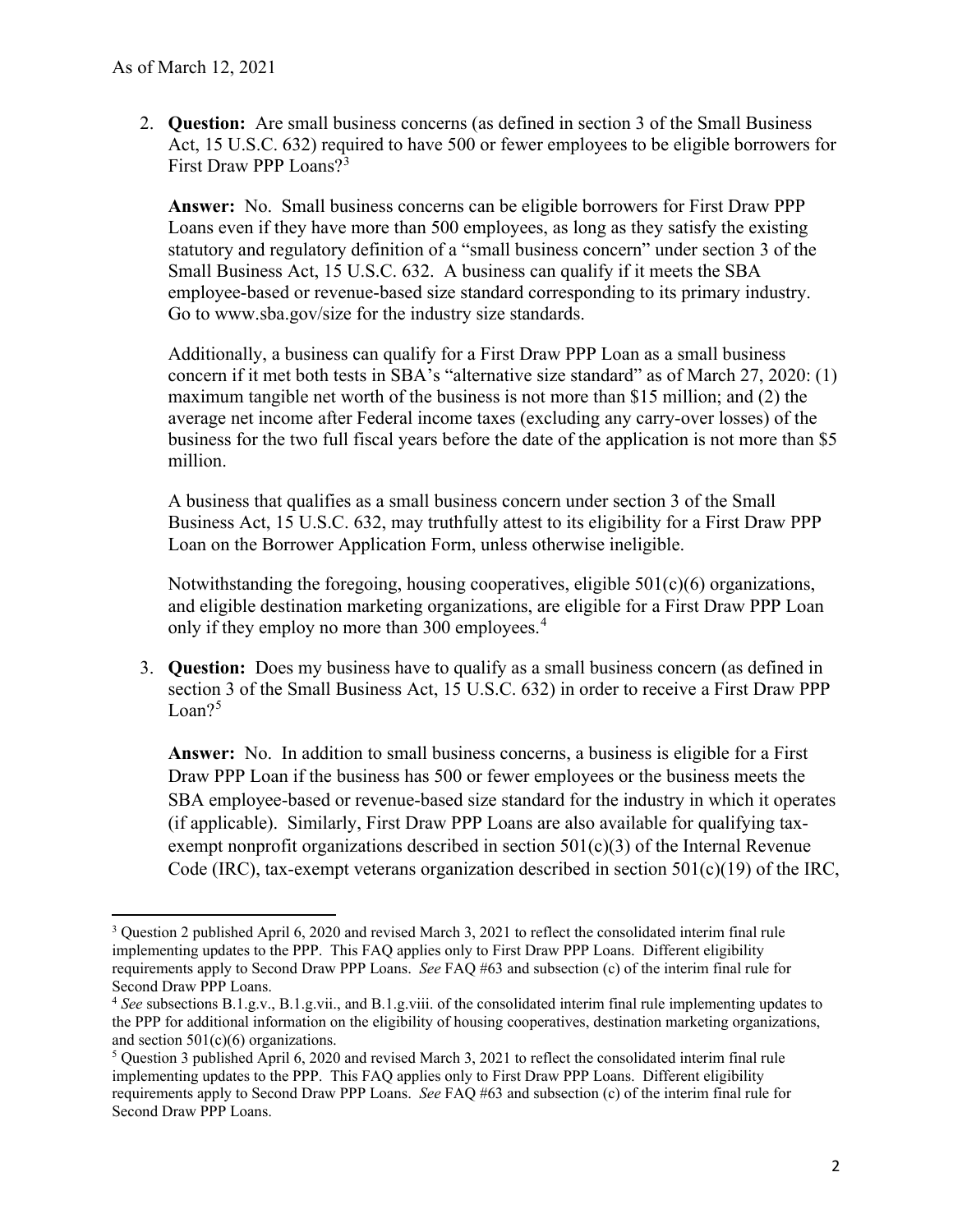Tribal business concerns described in section 31(b)(2)(C) of the Small Business Act, and eligible nonprofit news organizations<sup>[6](#page-2-0)</sup> that have 500 or fewer employees or meet the SBA employee-based size standards for the industry in which they operate. First Draw PPP Loans also are available for housing cooperatives, eligible section  $501(c)(6)$ organizations, and eligible destination marketing organizations that employ not more than 300 employees.

applicability of affiliation rules under 13 C.F.R. 121.301(f) to borrowers?<sup>[7](#page-2-1)</sup> 4. **Question:** Are lenders required to make an independent determination regarding

 **Answer:** No. It is the responsibility of the borrower to determine which entities (if any) are its affiliates and determine the employee headcount of the borrower and its affiliates. Lenders are permitted to rely on borrowers' certifications.

 $121.301(f)?<sup>8</sup>$ 5. **Question:** Are borrowers required to apply SBA's affiliation rules under 13 C.F.R.

 Draw PPP Loans. A borrower must certify on the applicable Borrower Application Form tests in SBA's alternative size standard, after applying the affiliation rules, if applicable. and eligible destination marketing organizations, are eligible for a First Draw PPP Loan certification means the borrower has no more than 300 employees, after applying the **Answer:** Yes. Borrowers must apply the affiliation rules, including any applicable exceptions or affiliation waivers, set forth in SBA's Interim Final Rule on Affiliation, Interim Final Rule on Treatment of Entities with Foreign Affiliates, the consolidated interim final rule implementing updates to the PPP, and the interim final rule for Second that the borrower is eligible to receive a PPP loan. For a First Draw PPP Loan, that certification means that the borrower has no more than 500 employees, is a small business concern as defined in section 3 of the Small Business Act (15 U.S.C. 632) that meets the applicable SBA employee-based or revenue-based size standard, or meets the (Notwithstanding the foregoing, housing cooperatives, eligible  $501(c)(6)$  organizations, only if they employ no more than 300 employees.) For a Second Draw PPP Loan, that affiliation rules, if applicable, and the borrower meets the other eligibility requirements in subsection (c) of the interim final rule for Second Draw PPP Loans. SBA's existing affiliation exclusions apply to the PPP, including, for example the exclusions under 13 CFR 121.103(b)(2).

 6. **Question:** The affiliation rule based on ownership (13 C.F.R. 121.301(f)(1)) states that SBA will deem a minority shareholder in a business to control the business if the shareholder has the right to prevent a quorum or otherwise block action by the board of

<span id="page-2-0"></span> <sup>6</sup>*See* subsection B.1.g.vi. of the consolidated interim final rule implementing updates to the PPP and FAQ #56 for additional information on the eligibility of nonprofit news organizations.<br><sup>7</sup> Question 4 published April 6, 2020.

<span id="page-2-1"></span> $7$  Question 4 published April 6, 2020.

<span id="page-2-2"></span><sup>&</sup>lt;sup>8</sup> Question 5 published April 6, 2020 and revised March 3, 2021 to conform to subsections B.1.g.v., B.1.g.vii., and B.1.g.viii of the consolidated interim final rule implementing updates to the PPP and subsection (c) of the interim final rule on Second Draw PPP Loans.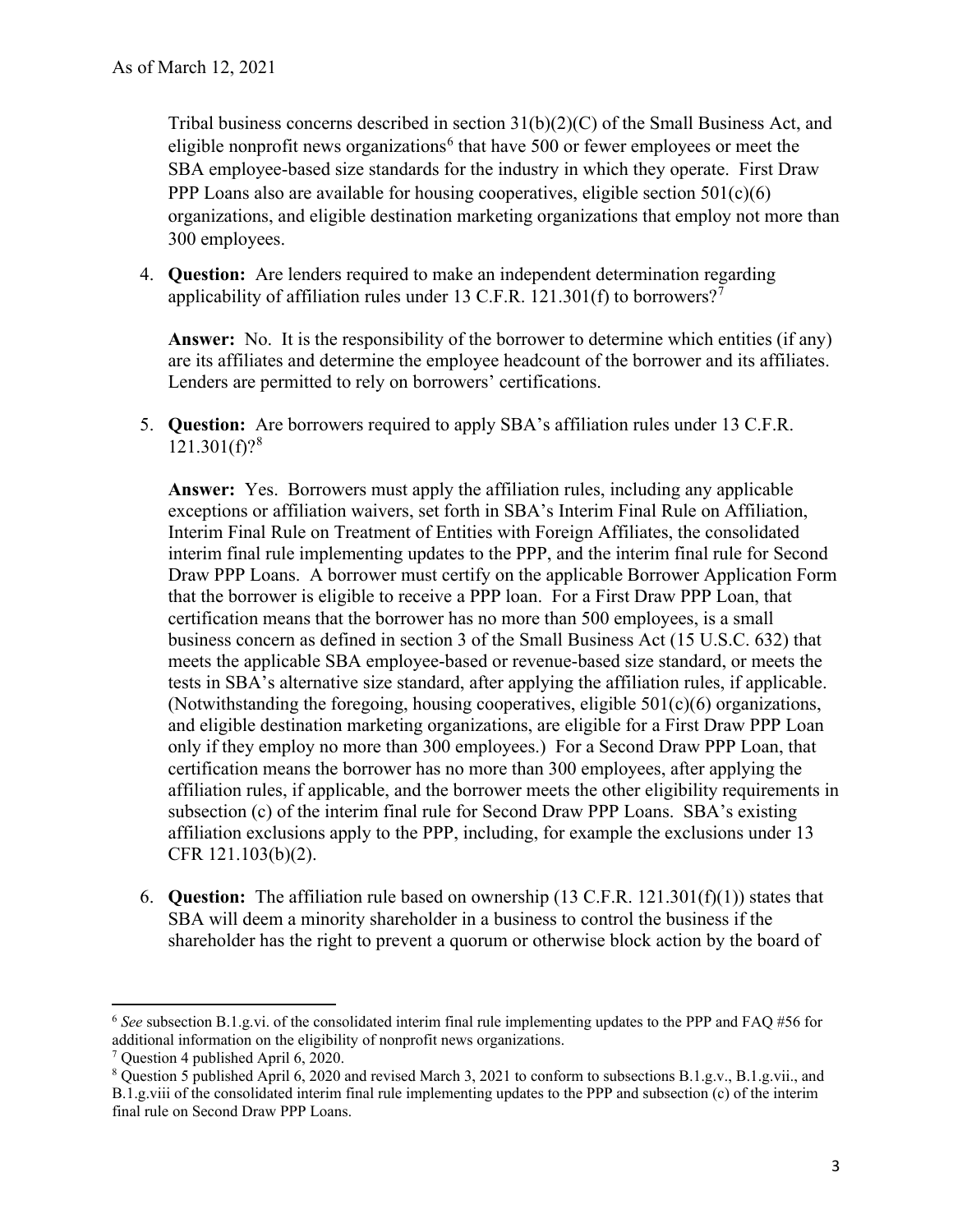directors or shareholders. If a minority shareholder irrevocably gives up those rights, is it still considered to be an affiliate of the business? $9^9$  $9^9$ 

**Answer:** No. If a minority shareholder in a business irrevocably waives or relinquishes any existing rights specified in 13 C.F.R. 121.301(f)(1), the minority shareholder would no longer be an affiliate of the business (assuming no other relationship that triggers the affiliation rules).

 7. **Question:** Section 7(a)(36)(A)(viii)(II) of the Small Business Act excludes from the definition of payroll costs any employee compensation in excess of \$100,000 on an annualized basis, as prorated for the period during which the payments are made or the obligation to make the payments is incurred. Does that exclusion apply to all employee benefits of monetary value? $10<sup>10</sup>$  $10<sup>10</sup>$ 

 basis, as prorated for the period during which the payments are made or the obligation to **Answer:** No. The exclusion of compensation in excess of \$100,000 on an annualized make the payments is incurred, applies only to cash compensation, not to non-cash benefits, including:

- employer contributions to defined-benefit or defined-contribution retirement plans;
- • payment for the provision of employee benefits consisting of group health care or premiums; and group life, disability, vision, or dental insurance coverage, including insurance
- payment of state and local taxes assessed on compensation of employees. 8. **Question:** Do PPP loans cover paid sick leave?<sup>11</sup>
- 

 **Answer:** Yes. PPP loans cover payroll costs, including costs for employee vacation, parental, family, medical, and sick leave. However, the CARES Act excludes qualified sick and family leave wages for which a credit is allowed under sections 7001 and 7003 of the Families First Coronavirus Response Act (Public Law 116–127). Learn more about the Paid Sick Leave Refundable Credit [here.](https://www.irs.gov/newsroom/covid-19-related-tax-credits-for-required-paid-leave-provided-by-small-and-midsize-businesses-faqs)

 9. **Question:** My small business is a seasonal business whose activity increases from April 15, 2020. Am I still eligible? $12$ to June. Considering activity from that period would be a more accurate reflection of my business's operations. However, my small business was not fully ramped up on February

<span id="page-3-0"></span> 9 Question 6 published April 6, 2020.

<span id="page-3-1"></span><sup>&</sup>lt;sup>10</sup> Question 7 published April 6, 2020 and revised March 3, 2021 to conform to subsection B.4.h.ii. of the consolidated interim final rule implementing updates to the PPP.

<span id="page-3-3"></span><span id="page-3-2"></span><sup>&</sup>lt;sup>11</sup> Ouestion 8 published April 6, 2020.

<sup>&</sup>lt;sup>11</sup> Question 8 published April 6, 2020.<br><sup>12</sup> Question 9 published April 6, 2020 and revised March 3, 2021 to conform to subsection B.1.e. of the consolidated interim final rule implementing updates to the PPP.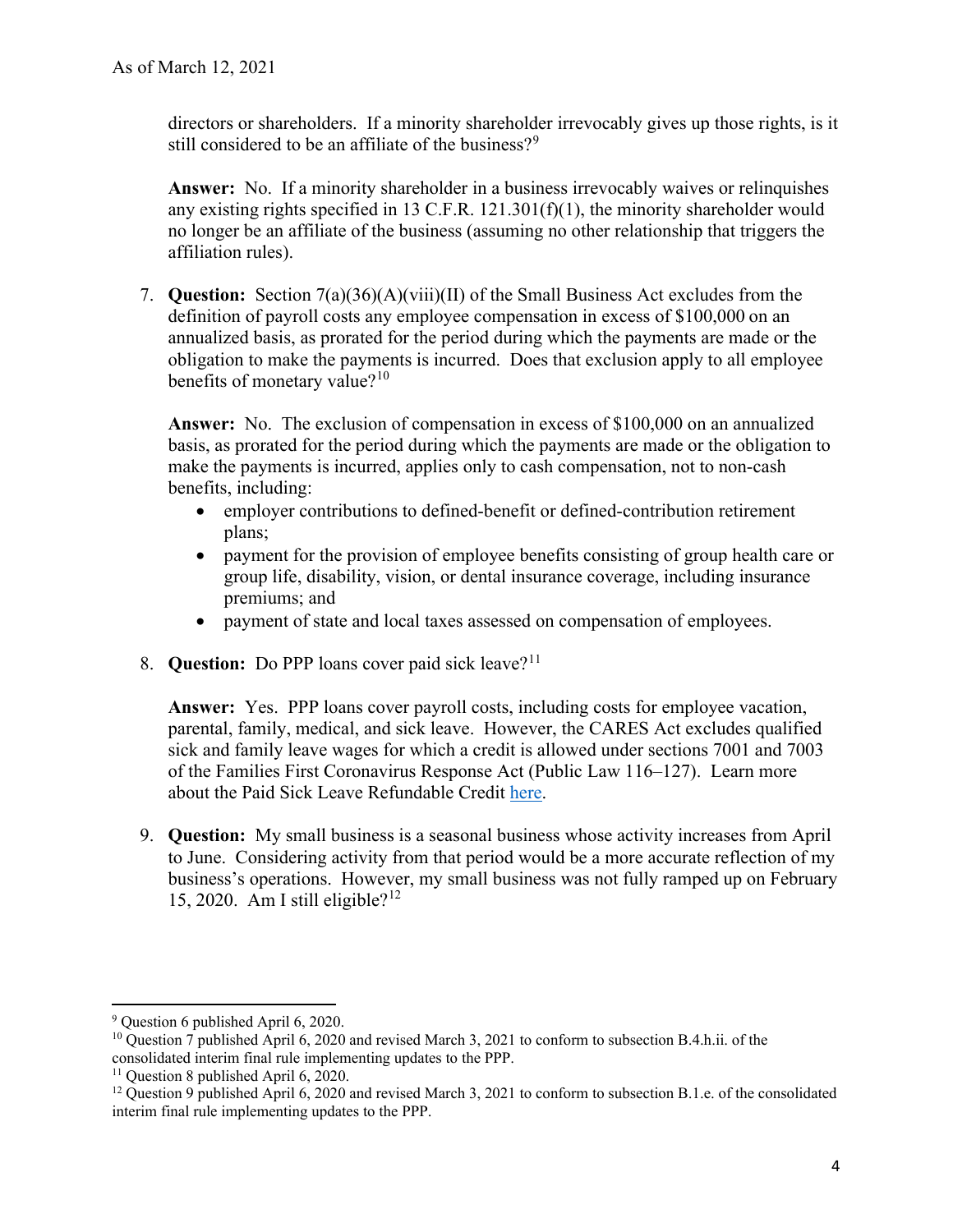**Answer:** In evaluating a borrower's eligibility, a lender may consider a seasonal borrower to have been in operation on February 15, 2020 if the business was in operation for any 12-week period between February 15, 2019 and February 15, 2020.

 10. **Question:** What if an eligible borrower contracts with a third-party payer such as a payroll provider or a Professional Employer Organization (PEO) to process payroll and report payroll taxes? $13$ 

 **Answer:** SBA recognizes that eligible borrowers that use PEOs or similar payroll of wages and payroll taxes reported to the IRS by the payroll provider for the borrower's Federal Tax Return, should be used if it is available; otherwise, the eligible borrower providers are required under some state registration laws to report wage and other data on the Employer Identification Number (EIN) of the PEO or other payroll provider. In these cases, payroll documentation provided by the payroll provider that indicates the amount employees will be considered acceptable PPP loan payroll documentation. Relevant information from a Schedule R (Form 941), Allocation Schedule for Aggregate Form 941 Filers, attached to the PEO's or other payroll provider's Form 941, Employer's Quarterly should obtain a statement from the payroll provider documenting the amount of wages and payroll taxes. In addition, employees of the eligible borrower will not be considered employees of the eligible borrower's payroll provider or PEO.

 11. **Question:** May lenders accept signatures from a single individual who is authorized to sign on behalf of the borrower? $14$ 

 **Answer:** Yes. However, the borrower should bear in mind that, as the Borrower Application Forms indicate, only an authorized representative of the applicant seeking a that the signer is authorized to make the certifications, including with respect to the applicant and each owner of 20% or more of the applicant's equity, contained in the Borrower Application Form. Lenders may rely on that representation and accept a single individual's signature on that basis. loan may sign on behalf of the applicant. An individual's signature as an "Authorized Representative of Applicant" is a representation to the lender and to the U.S. government

 individual's signature on that basis. 12. **Question:** I need to request a loan to support my small business operations in light of time ago. Am I still eligible for the PPP? $15$ current economic uncertainty. However, I pleaded guilty to a felony crime a very long

 **Answer:** A business is ineligible due to an owner's criminal history only if an owner of 20 percent or more of the equity of the applicant:

<span id="page-4-0"></span> $13$  Ouestion 10 published April 6, 2020.

<span id="page-4-2"></span><span id="page-4-1"></span><sup>&</sup>lt;sup>14</sup> Question 11 published April 6, 2020 and revised March 3, 2021 to clarify applicability to non-profits.

<sup>&</sup>lt;sup>13</sup> Question 10 published April 6, 2020.<br><sup>14</sup> Question 11 published April 6, 2020 and revised March 3, 2021 to clarify applicability to non-profits.<br><sup>15</sup> Question 12 published April 6, 2020, revised June 25, 2020, and rev subsection B.2.a.iii. of the consolidated interim final rule implementing updates to the PPP (86 FR 3692, 3698), as amended by subsection III.2 of the interim final rule on Revisions to Loan Amount Calculation and Eligibility posted March 3, 2021.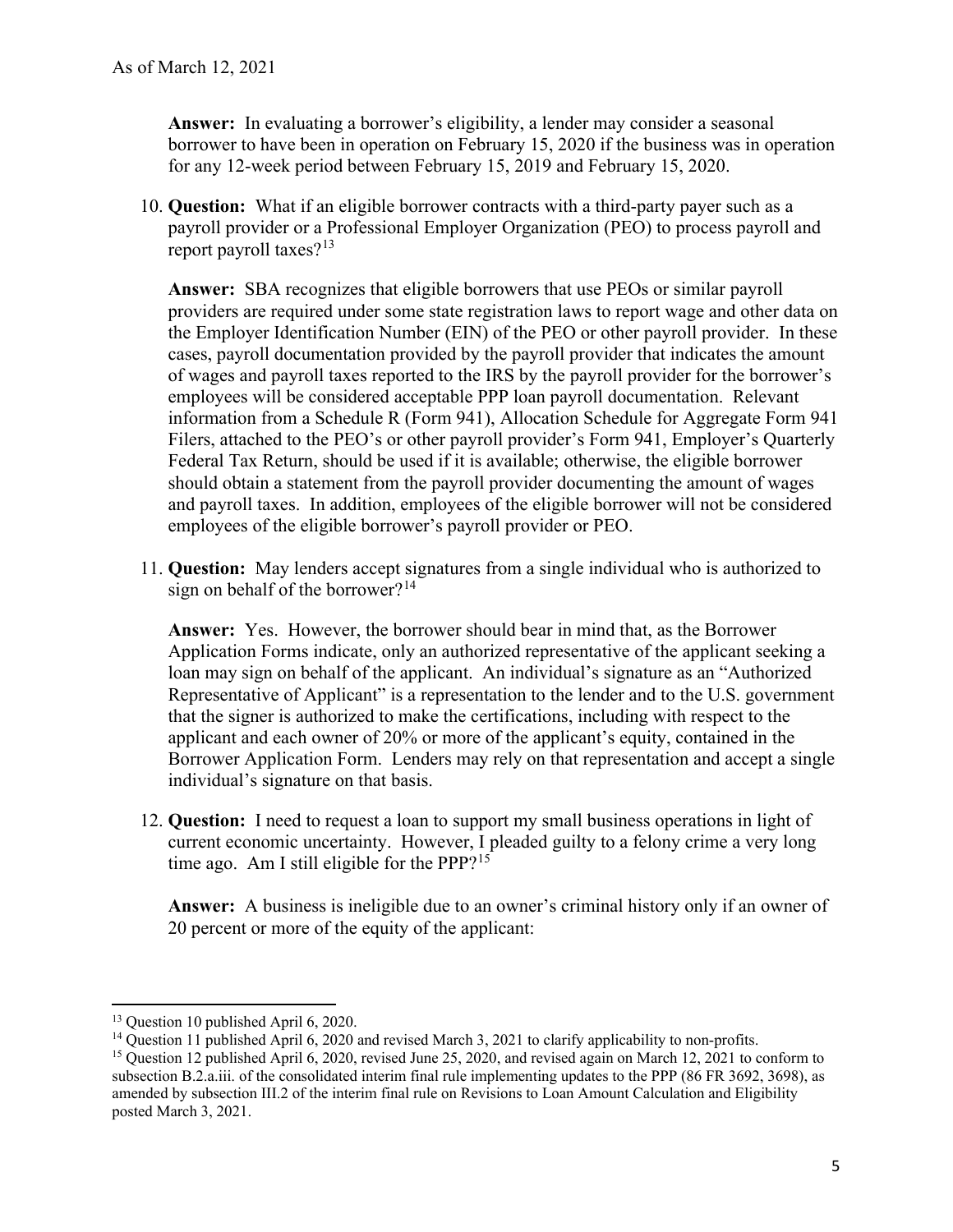- is presently incarcerated or, for any felony, is presently subject to an indictment, criminal information, arraignment, or other means by which formal criminal charges are brought in any jurisdiction; or
- has been convicted of, pleaded guilty or nolo contendere to, or commenced any form of parole or probation (including probation before judgment) for, a felony involving fraud, bribery, embezzlement, or a false statement in a loan application or an application for federal financial assistance within the last five years.
- 13. **Question:** Are lenders permitted to use their own online portals and an electronic form that they create to collect the same information and certifications as in the Borrower Application Forms, in order to complete implementation of their online portals?<sup>[16](#page-5-0)</sup>

 **Answer:** Yes. Lenders may use their own online systems and a form they establish that Forms. Lenders are still required to send the data to SBA using SBA's interface. asks for the same information (using the same language) as the Borrower Application

14. **Question:** What time period should borrowers use to determine their number of employees?<sup>[17](#page-5-1)</sup>

 SBA's usual calculation: the average number of employees per pay period in the 12 **Answer:** Borrowers may use their average employment over the time period used to calculate their loan amount to determine their number of employees, for the purposes of applying an employee-based size standard. Alternatively, borrowers may elect to use completed calendar months prior to the date of the loan application (or the average number of employees for each of the pay periods that the business has been operational, if it has not been operational for 12 months).

Seasonal businesses must use the average number of employees per pay period during the 12-calendar week period the borrower used to calculate its payroll costs.

 15. **Question:** Should payments that an eligible borrower made to an independent contractor or sole proprietor be included in calculations of the eligible borrower's payroll costs?<sup>18</sup>

**Answer:** No. Any amounts that an eligible borrower has paid to an independent contractor or sole proprietor should be excluded from the eligible business's payroll

<span id="page-5-1"></span><span id="page-5-0"></span> $^{16}$  Question 13 published April 6, 2020 and revised March 3, 2021 to include multiple Borrower Application Forms. <sup>16</sup> Question 13 published April 6, 2020 and revised March 3, 2021 to include multiple Borrower Application Forms.<br><sup>17</sup> Question 14 published April 6, 2020 and revised March 3, 2021 to conform to the consolidated interim implementing updates to the PPP and the interim final rule for Second Draw PPP Loans and to make other changes. First, Question 14 has been revised to remove discussion of how to calculate a borrower's maximum loan amount because that question has been addressed in greater detail in the documents "How to Calculate Maximum Loan Amounts for First Draw PPP Loans and What Documentation to Provide – by Business Type" [\(link\)](https://home.treasury.gov/system/files/136/PPP--How-to-Calculate-Maximum-Loan-Amounts-for-First-Draw-PPP-Loans-and-What-Documentation-to-Provide-By-Business-Type.pdf) and "Second Draw Paycheck Protection Program (PPP) Loans: How to Calculate Revenue Reduction and Maximum Loan Amounts Including What Documentation to Provide" [\(link\)](https://home.treasury.gov/system/files/136/Second-Draw-PPP-Loans--How-Calculate-Revenue-Reduction-Maximum-Loan-Amounts-Including-Documentation-Provide1192021.pdf). Second, Question 14 has been revised to clarify how seasonal employers determine their number of employees.

<span id="page-5-2"></span>seasonal employers determine their number of employees.<br><sup>18</sup> Question 15 published April 6, 2020 and revised March 3, 2021 to incorporate the exception for fishing boat owners.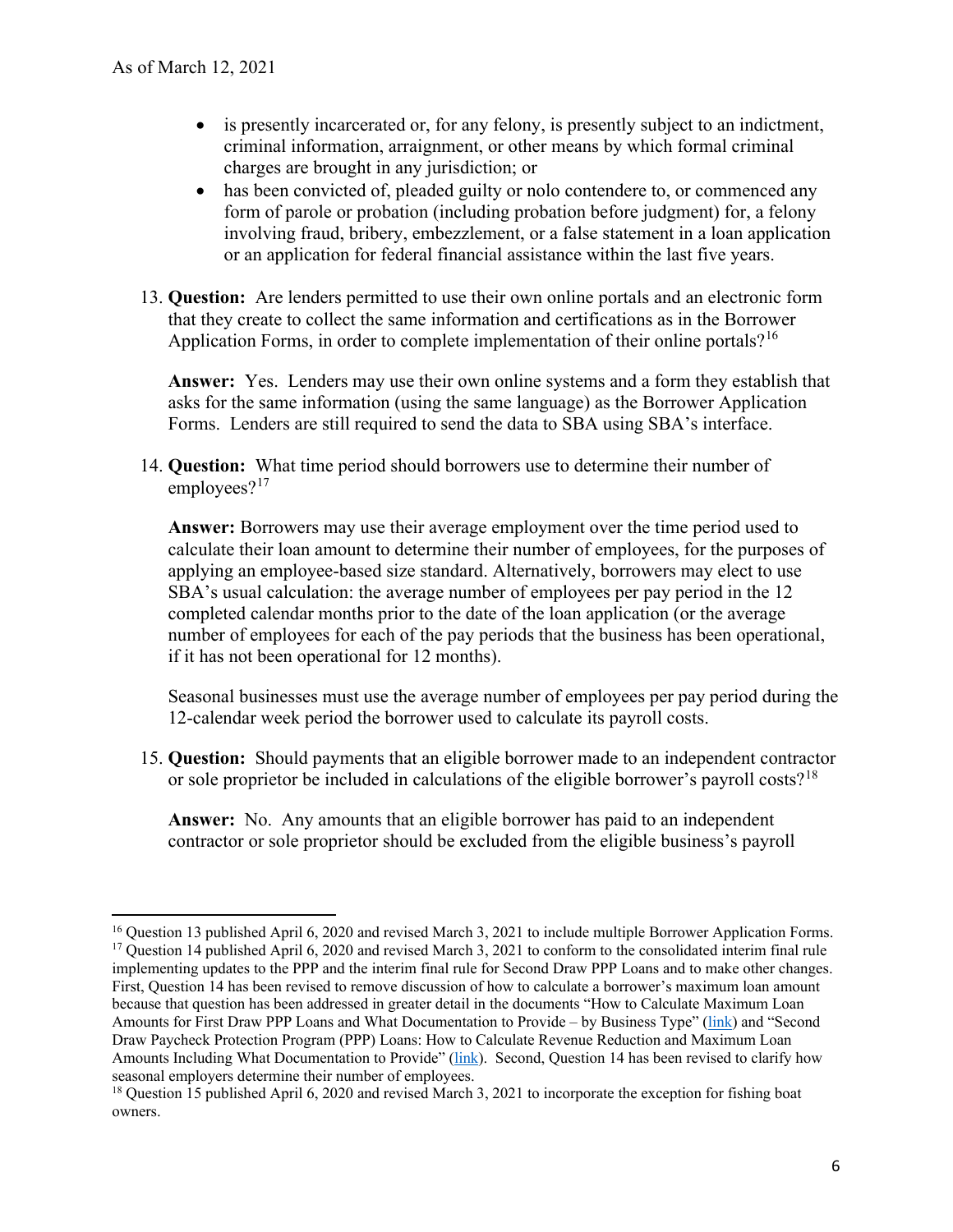costs, except for fishing boat owners as permitted by PPP interim final rules.<sup>19</sup> However, an independent contractor or sole proprietor will itself be eligible for a loan under the PPP, if it satisfies the applicable requirements.

 16. **Question:** How should a borrower account for federal taxes when determining its payroll costs for purposes of the maximum loan amount, allowable uses of a PPP loan, and the amount of a loan that may be forgiven?<sup>[20](#page-6-1)</sup>

 including subtractions or additions based on) federal taxes imposed or withheld, such as **Answer:** Payroll costs are calculated on a gross basis without regard to (i.e., not the employee's and employer's share of Federal Insurance Contributions Act (FICA) and income taxes required to be withheld from employees. As a result, payroll costs are not reduced by taxes imposed on an employee and required to be withheld by the employer, but payroll costs do not include the employer's share of payroll tax. For example, an employee who earned \$4,000 per month in gross wages, from which \$500 in federal taxes was withheld, would count as \$4,000 in payroll costs. The employee would receive \$3,500, and \$500 would be paid to the federal government. However, the employer-side federal payroll taxes imposed on the \$4,000 in wages are excluded from payroll costs under the statute. $21$ 

17. **Question:** I filed or approved a loan application based on the version of the PPP Interim Final Rules published at the time of the application. Do I need to take any action based on the updated guidance in these  $FAOs$ <sup>22</sup>

**Answer:** No. Borrowers and lenders may rely on the laws, rules, and guidance available at the time of the relevant application. However, borrowers whose previously submitted loan applications have not yet been processed may revise their applications based on clarifications reflected in these FAQs.

 Rule CDD purposes? Are lenders required to collect, certify, or verify beneficial 18. **Question:** Are PPP loans for existing customers considered new accounts for FinCEN

<span id="page-6-0"></span> <sup>19</sup>*See* 85 FR 39066, subsection III.1. (June 30, 2020) and subsection B.4.i. of the consolidated interim final rule implementing updates to the PPP.

<span id="page-6-1"></span> $20$  Question 16 published April 6, 2020 and revised March 3, 2021 to conform to the consolidated interim final rule implementing updates to the PPP.

<span id="page-6-2"></span>implementing updates to the PPP.<br><sup>21</sup> The definition of "payroll costs" in the CARES Act, 15 U.S.C. 636(a)(36)(A)(viii), excludes "taxes imposed or withheld under chapters 21, 22, or 24 of the Internal Revenue Code of 1986 during the covered period," defined as February 15, 2020, to June 30, 2020. As described above, the SBA interprets this statutory exclusion to mean that payroll costs are calculated on a gross basis, without subtracting federal taxes that are imposed on the employee or withheld from employee wages. Unlike employer-side payroll taxes, such employee-side taxes are ordinarily expressed as a reduction in employee take-home pay; their exclusion from the definition of payroll costs means payroll costs should not be reduced based on taxes imposed on the employee or withheld from employee wages. This interpretation is consistent with the text of the statute and advances the legislative purpose of ensuring workers remain paid and employed. Further, because the reference period for determining a borrower's maximum loan amount will entirely precede the period during which borrowers will be subject to the restrictions on allowable uses of the loans, for purposes of the determination of allowable uses of loans and the amount of loan forgiveness, this statutory exclusion will apply with respect to such taxes imposed or withheld at any time, not only during such period.

<span id="page-6-3"></span> $22$  Question 17 published April 6, 2020 and revised March 3, 2021 to reflect subsequent rulemaking.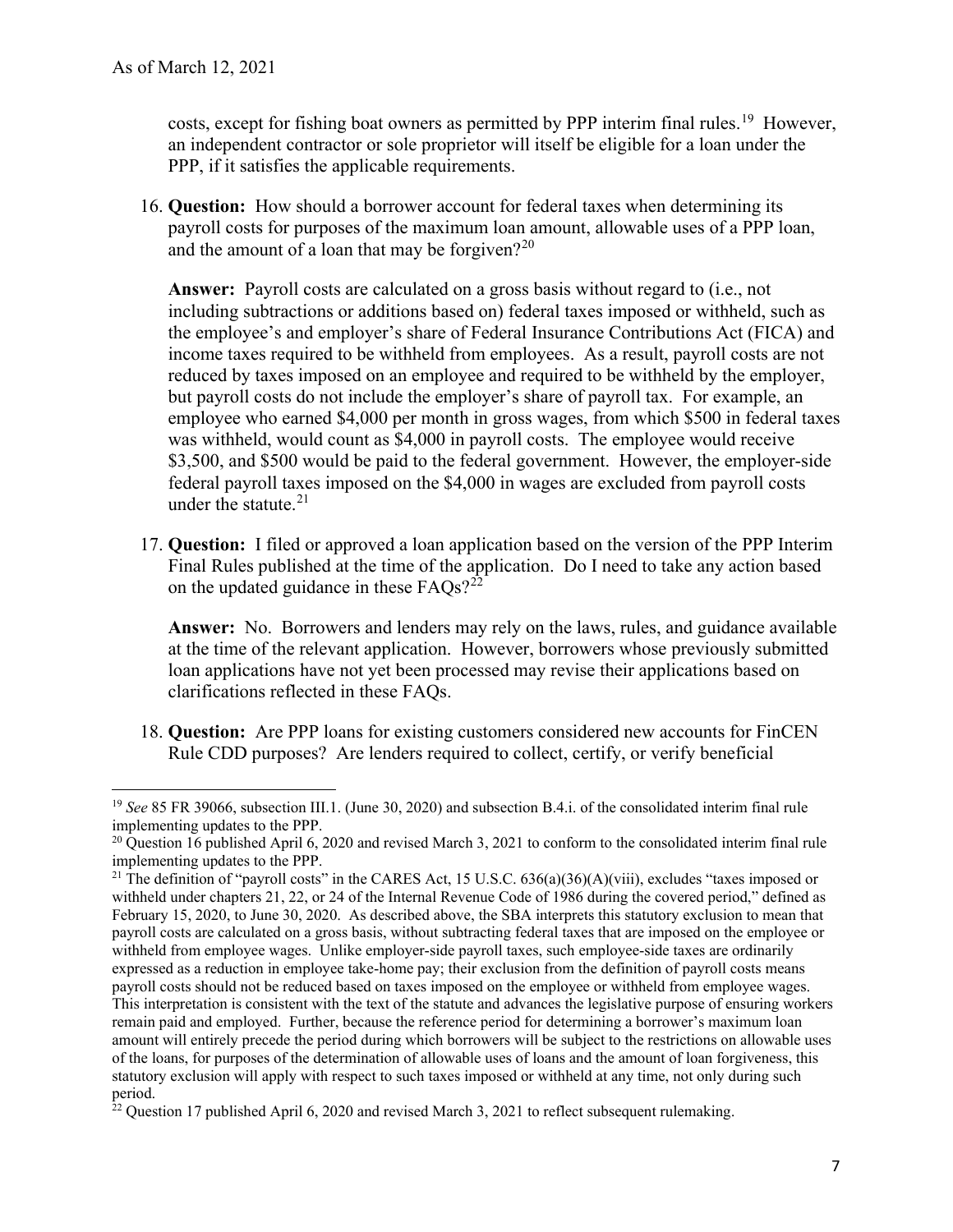ownership information in accordance with the rule requirements for existing customers?<sup>23</sup>

 **Answer:** If the PPP loan is being made to an existing customer and the necessary information was previously verified, you do not need to re-verify the information.

Furthermore, if federally insured depository institutions and federally insured credit unions eligible to participate in the PPP program have not yet collected beneficial ownership information on existing customers, such institutions do not need to collect and verify beneficial ownership information for those customers applying for new PPP loans, unless otherwise indicated by the lender's risk-based approach to BSA compliance.

 19. **Question:** Do lenders have to use a promissory note provided by SBA or may they use their own? $24$ 

 **Answer:** Lenders may use their own promissory note or an SBA form of promissory note.

 forgiveness covered period begin?[25](#page-7-2)  20. **Question:** The amount of forgiveness of a PPP loan depends on the borrower's payroll costs over the applicable forgiveness covered period. When does the applicable

 **Answer:** The CARES Act provided for an eight-week forgiveness covered period that starts on the date the lender makes a disbursement of the PPP loan to the borrower. The lender must disburse the loan no later than 10 calendar days from the date of loan approval.

 2020, extended the covered period for loan forgiveness from eight weeks after the date of 2020, but borrowers that received an SBA loan number before June 5, 2020, have the The Paycheck Protection Program Flexibility Act of 2020, which became law on June 5, loan disbursement to 24 weeks after the date of loan disbursement, providing substantially greater flexibility for borrowers to qualify for loan forgiveness. The 24 week period applies to all borrowers that received forgiveness prior to December 27, option to use an eight-week period.

 The Economic Aid to Hard-Hit Small Businesses, Nonprofits, and Venues Act (i) beginning on the date that is 8 weeks after the date of disbursement and (ii) ending on (Economic Aid Act), enacted on December 27, 2020, changed the definition of "loan forgiveness covered period" to the period beginning on the date the lender disburses the PPP loan and ending on any date selected by the borrower that occurs during the period the date that is 24 weeks after the date of disbursement.

<span id="page-7-0"></span> 23 Question 18 published April 6, 2020. *See* FAQs #54 and #55 regarding application of these requirements to Second Draw PPP Loans.

<span id="page-7-2"></span><span id="page-7-1"></span><sup>&</sup>lt;sup>24</sup> Question 19 published April 8, 2020.

<sup>&</sup>lt;sup>24</sup> Question 19 published April 8, 2020.<br><sup>25</sup> Question 20 published April 8, 2020 and revised June 25, 2020. This question was further revised on March 3, 2021 to reflect the consolidated interim final rule implementing updates to the PPP.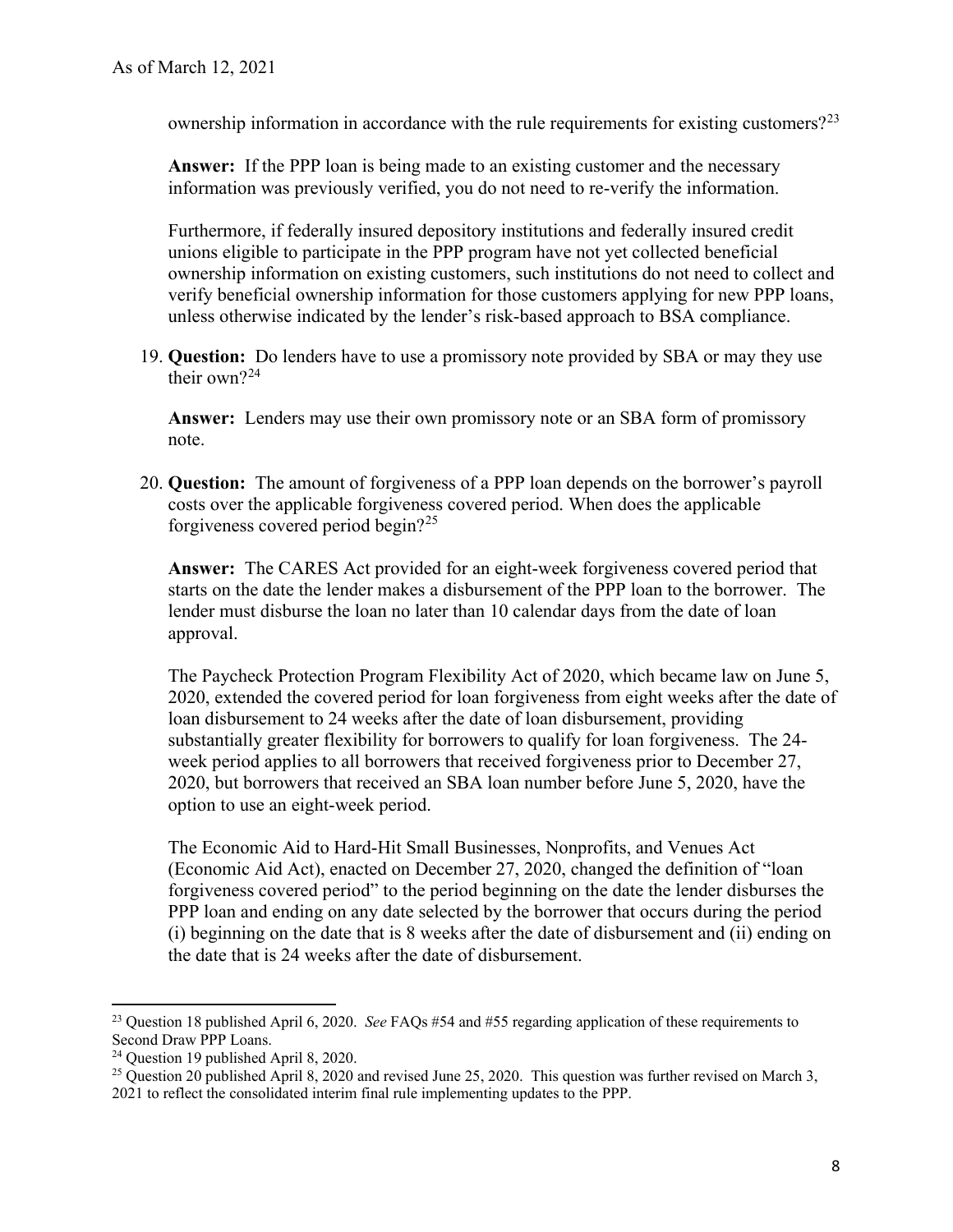21. **Question:** Do lenders need a separate SBA Authorization document to issue PPP  $\frac{\text{loans}}{26}$  $\frac{\text{loans}}{26}$  $\frac{\text{loans}}{26}$ 

**Answer:** No. A lender does not need a separate SBA Authorization for SBA to guarantee a PPP loan. However, lenders must have executed SBA Form 2484 (Lender's Application - Paycheck Protection Program Loan Guaranty) or SBA Form 2484-SD (Lender's Application - Second Draw Loan Guaranty**)** [27](#page-8-1) to issue PPP loans and receive a loan number for each originated PPP loan. Lenders may include in their promissory notes for PPP loans any terms and conditions, including relating to amortization and disclosure, that are not inconsistent with the CARES Act, the Economic Aid Act, the PPP Interim Final Rules and guidance, and SBA Form 2484 or SBA Form 2484-SD.

22. **Question:** I am a non-bank lender that meets all applicable criteria of the PPP Interim Final Rules. Will I be automatically enrolled as a PPP lender? What criteria will SBA and the Treasury Department use to assess whether to approve my application to participate as a PPP lender?<sup>28</sup>

Answer: We encourage lenders that are not currently 7(a) lenders to apply in order to disbursed to help small businesses across America. We recognize that financial in automatic enrollment in the PPP. SBA and the Treasury Department will evaluate increase the scope of PPP lending options and the speed with which PPP loans can be technology solutions can promote efficiency and financial inclusion in implementing the PPP. Applicants should submit SBA Form 3507 and the relevant attachments to  $NFRLApplicationFor PPP@sba.gov.$  Submission of the SBA Form 3507 does not result each application from a non-bank or non-insured depository institution lender and determine whether the applicant has the necessary qualifications to process, close, disburse, and service PPP loans made with SBA's guarantee. SBA may request additional information from the applicant before making a determination.

and affiliation rules work for franchises? $2^9$ 23. **Question:** How do the \$10 million cap (or \$2 million cap for a Second Draw PPP Loan)

 franchisor does not apply on behalf of its franchisees.) The \$10 million cap on First **Answer:** If a franchise brand is listed on the SBA Franchise Directory, each of its franchisees that meets the applicable size standard can apply for a PPP loan. (The Draw PPP Loans (or \$2 million cap for a Second Draw PPP Loan) is a limit per

<span id="page-8-0"></span><sup>&</sup>lt;sup>26</sup> Question 21 published April 13, 2020 and revised March 3, 2021 to conform to the interim final rule for Second Draw PPP Loans.

<span id="page-8-1"></span> $27$  This requirement is satisfied by a lender when the lender completes the process of submitting a loan through SBA's electronic loan processing system; no transmission or retention of a physical copy of SBA Form 2484 or SBA 2484-SD is required.

<span id="page-8-2"></span>SBA 2484-SD is required.<br><sup>28</sup> Question 22 published April 13, 2020 and revised March 3, 2021 to reflect the consolidated interim final rule implementing updates to the PPP.

<span id="page-8-3"></span> $29$  Question 23 was published April 13, 2020 and revised March 3, 2021 to reflect the interim final rule for Second Draw PPP Loans.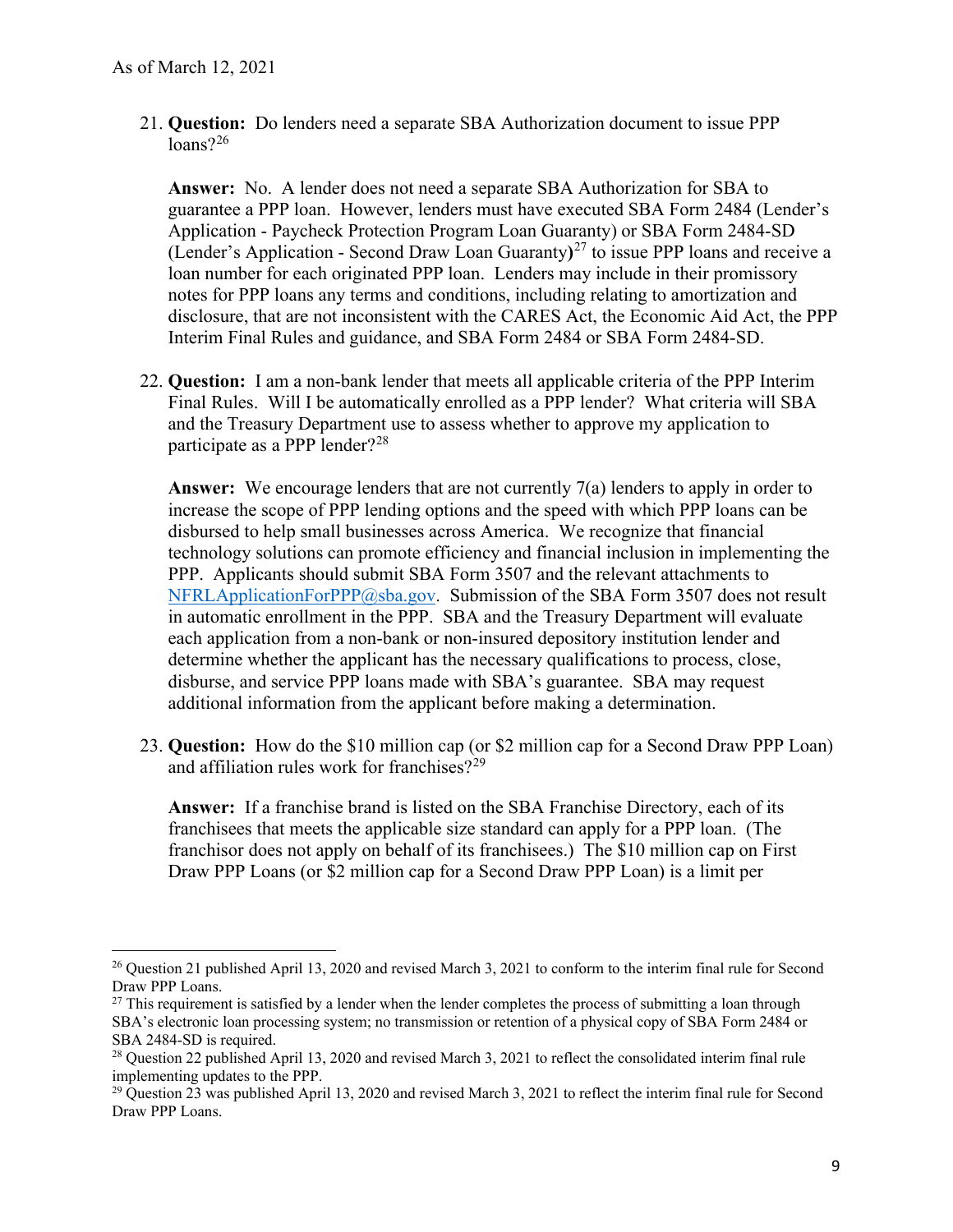franchisee entity, and each franchisee is limited to one First Draw and one Second Draw PPP Loan.

 between franchisor and franchisee may request listing to receive PPP loans. SBA will not apply affiliation rules to a franchise brand requesting listing on the Directory to participate in the PPP, but SBA will confirm that the brand is otherwise eligible for listing on the Directory. Franchise brands that have been denied listing on the Directory because of affiliation

American Industry Classification System (NAICS) code beginning with  $72$ )<sup>2[30](#page-9-0)</sup> 24. **Question:** How do the \$10 million cap (or \$2 million cap for a Second Draw PPP Loan) and affiliation rules work for hotels and restaurants (and any business assigned a North

 **Answer:** Any single business entity that is assigned a NAICS code beginning with 72 (including hotels and restaurants) and that employs not more than 500 employees per Loans, a business that is assigned a NAICS code beginning with 72 may have no more than 300 employees per physical location and other eligibility criteria must be met.<sup>31</sup> physical location is eligible to receive a First Draw PPP Loan. For Second Draw PPP

 legal business entity, each hotel or restaurant location that employs not more than 500 employees (or 300 employees for a Second Draw PPP loan) is permitted to apply for a In addition, SBA's affiliation rules (13 CFR 121.103 and 13 CFR 121.301) do not apply to any business entity that is assigned a NAICS code beginning with 72 and that employs not more than a total of 500 employees (or 300 employees for a Second Draw PPP loan). As a result, if each hotel or restaurant location owned by a parent business is a separate separate PPP loan provided it uses its unique EIN.

 The \$10 million (or \$2 million for a Second Draw PPP Loan) maximum loan amount limitation applies to each eligible business entity, because individual business entities cannot apply for more than one First Draw or Second Draw PPP Loan. The following examples illustrate how these principles apply.

Example 1. Company X directly owns multiple restaurants and has no affiliates.

• Company X may apply for a First Draw PPP Loan if it employs 500 or fewer employees per location (including at its headquarters), even if the total number of employees employed across all locations is over 500.

 Companies X, Y, and Z are all affiliates of one another). Company Y and Company Z each own a single restaurant with 500 or fewer employees. Example 2. Company X wholly owns Company Y and Company Z (as a result,

 • Company Y and Company Z can each apply for a separate First Draw PPP Loan, because each has 500 or fewer employees. The affiliation rules do not apply,

<span id="page-9-0"></span><sup>&</sup>lt;sup>30</sup> Question 24 was published April 13, 2020 and revised March 3, 2021 to reflect the interim final rule for Second Draw PPP Loans.

<span id="page-9-1"></span> <sup>31</sup>*See* subsection (c) of the interim final rule for Second Draw PPP Loans.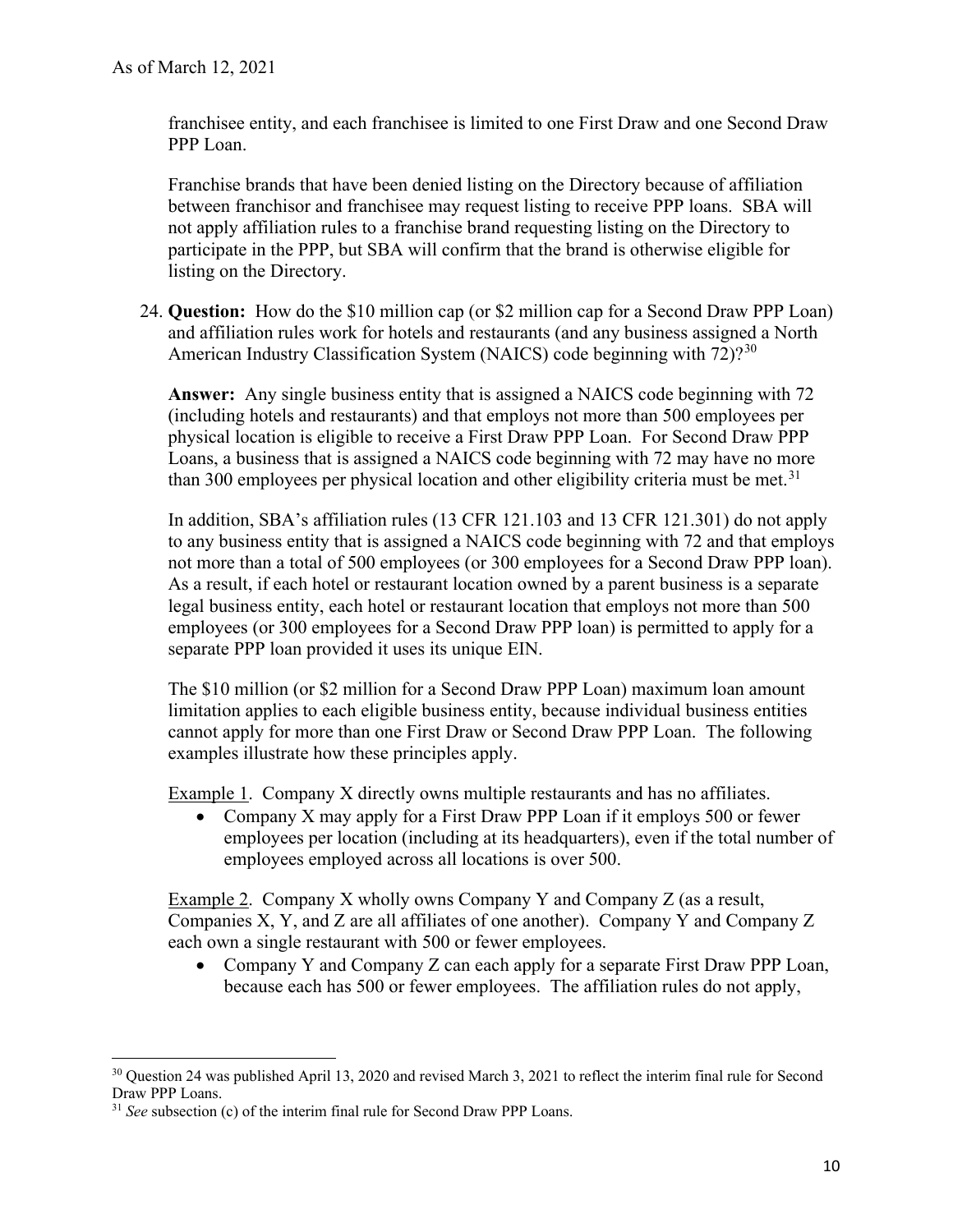because Company Y and Company Z each has 500 or fewer employees and is in the food services business (with a NAICS code beginning with 72).

 Companies X, Y, and Z are all affiliates of one another). Company Y owns a restaurant Example 3. Company X wholly owns Company Y and Company Z (as a result, with 400 employees. Company Z is a construction company with 400 employees.

- • Company Y is eligible for a First Draw PPP Loan because it has 500 or fewer employees. The affiliation rules do not apply to Company Y, because it has 500 or fewer employees and is in the food services business (with a NAICS code beginning with 72).
- The waiver of the affiliation rules does not apply to Company Z, because CFR  $121.301(f)(1)$  and (3), Company Y and Company Z are affiliates of one another because they are under the common control of Company X, which wholly owns both companies. This means that the size of Company Z is determined by adding its employees to those of Companies X and Y. Therefore, Company Z is size standards, as explained in FAQ #2. Company Z is in the construction industry. Under SBA's affiliation rules, 13 deemed to have more than 500 employees, together with its affiliates. However, Company Z may be eligible to receive a First Draw PPP Loan as a small business concern if it, together with Companies X and Y, meets SBA's other applicable
- 25. **Question:** Does the information lenders are required to collect from PPP applicants regarding every owner who has a 20% or greater ownership stake in the applicant business (i.e., owner name, title, ownership %, TIN, and address) satisfy a lender's obligation to collect beneficial ownership information (which has a 25% ownership threshold) under the Bank Secrecy  $Act?^{32}$  $Act?^{32}$  $Act?^{32}$

## **Answer:**

For lenders with existing customers: With respect to collecting beneficial ownership information for owners holding a 20% or greater ownership interest, if the PPP loan is being made to an existing customer and the lender previously verified the necessary information, the lender does not need to re-verify the information. Furthermore, if federally insured depository institutions and federally insured credit unions eligible to participate in the PPP program have not yet collected such beneficial ownership information on existing customers, such institutions do not need to collect and verify beneficial ownership information for those customers applying for new PPP loans, unless otherwise indicated by the lender's risk-based approach to Bank Secrecy Act (BSA) compliance.

 name, title, ownership %, TIN, address, and date of birth. If any ownership interest of For lenders with new customers: For new customers, the lender's collection of the following information from all natural persons with a 20% or greater ownership stake in the applicant business will be deemed to satisfy applicable BSA requirements and FinCEN regulations governing the collection of beneficial ownership information: owner

<span id="page-10-0"></span> 32 Question 25 published April 13, 2020. *See* FAQs #54 and #55 regarding application of these requirements to Second Draw PPP Loans.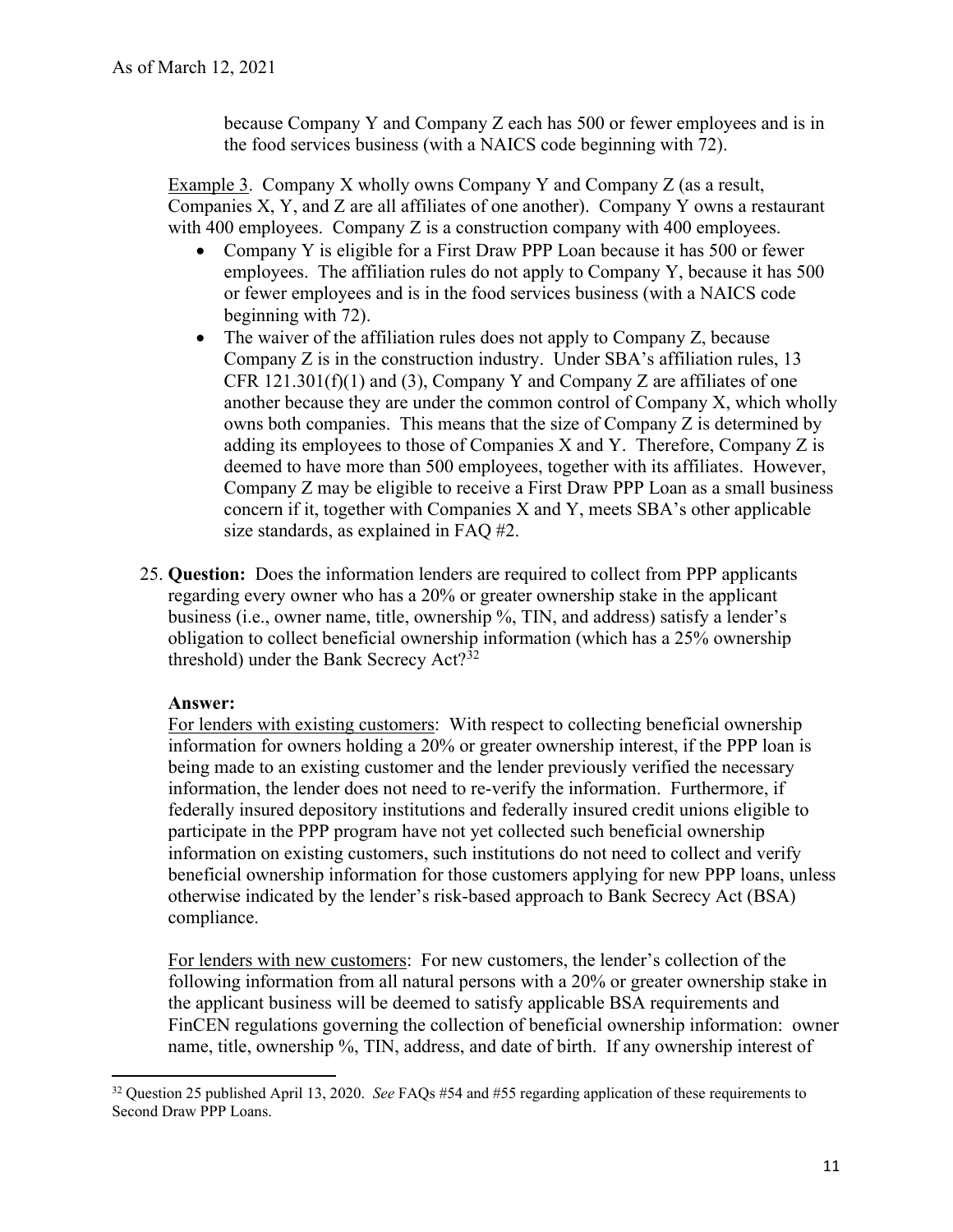lenders will need to collect appropriate beneficial ownership information for that entity. If you have questions about requirements related to beneficial ownership, go to If you have questions about requirements related to beneficial ownership, go to customers should be made pursuant to the lender's risk-based approach to BSA 20% or greater in the applicant business belongs to a business or other legal entity, [https://www.fincen.gov/resources/statutes-and-regulations/cdd-final-rule.](https://www.fincen.gov/resources/statutes-and-regulations/cdd-final-rule) Decisions regarding further verification of beneficial ownership information collected from new compliance.

 26. **Question:** SBA regulations require approval by SBA's Standards of Conduct Committee (SCC) for SBA Assistance, other than disaster assistance, to an entity, if its sole a current SBA employee; a Member of Congress; an appointed official or employee of entities need the approval of the SCC in order to be eligible for a PPP loan?<sup>[33](#page-11-0)</sup> proprietor, partner, officer, director, or stockholder with a 10 percent or more interest is: the legislative or judicial branch; a member or employee of an SBA Advisory Council or SCORE volunteer; or a household member of any of the preceding individuals. Do these

 **Answer:** The SCC previously authorized a blanket approval for PPP loans to such receiving a First Draw PPP Loan or Second Draw PPP Loan made after December 27, the outstanding amount of any class of equity interest) is held directly or indirectly by the determined under applicable common law, the borrower is ineligible for a First Draw PPP United States, the head of an Executive department, or a Member of Congress, or the entities so that further action by the SCC is not necessary in the PPP program. Under the Economic Aid Act, certain borrowers became ineligible and are prohibited from 2020. If a controlling interest in the borrower (meaning 20 percent by vote or value of President of the United States, the Vice President of the United States, the head of an Executive Department, or a Member of Congress, or the spouse of such person as Loan and a Second Draw PPP Loan. In addition, for any First Draw PPP Loan made before December 27, 2020, if the President of the United States, Vice President of the spouse of any such person as determined under applicable common law, directly or indirectly held a controlling interest in the borrower on the date the loan application was submitted to the PPP lender, the borrower is required to disclose such interests to SBA on SBA Form 3508D and submit the form to the PPP lender following submission of the borrower's application for loan forgiveness, as specified in subsection 6.c. of the consolidated interim final rule on loan forgiveness requirements and loan review procedures as amended by the Economic Aid Act.

 27. **Question:** SBA regulations require a written statement of no objection by the pertinent loans, to an entity, if its sole proprietor, partner, officer, director, or stockholder with a 10 Department or military service before it provides any SBA Assistance, other than disaster percent or more interest, or if a household member of any of the preceding individuals, is

<span id="page-11-0"></span><sup>&</sup>lt;sup>33</sup> Question 26 published April 14, 2020 and revised March 3, 2021 to conform to the consolidated interim final rule implementing updates to the PPP, the interim final rule for Second Draw PPP Loans, and the consolidated interim final rule on loan forgiveness requirements and loan review procedures as amended by Economic Aid Act, 86 FR [8283](https://www.govinfo.gov/content/pkg/FR-2021-02-05/pdf/2021-02314.pdf) (Feb. 5, 2021) ("consolidated interim final rule on loan forgiveness and loan review procedures").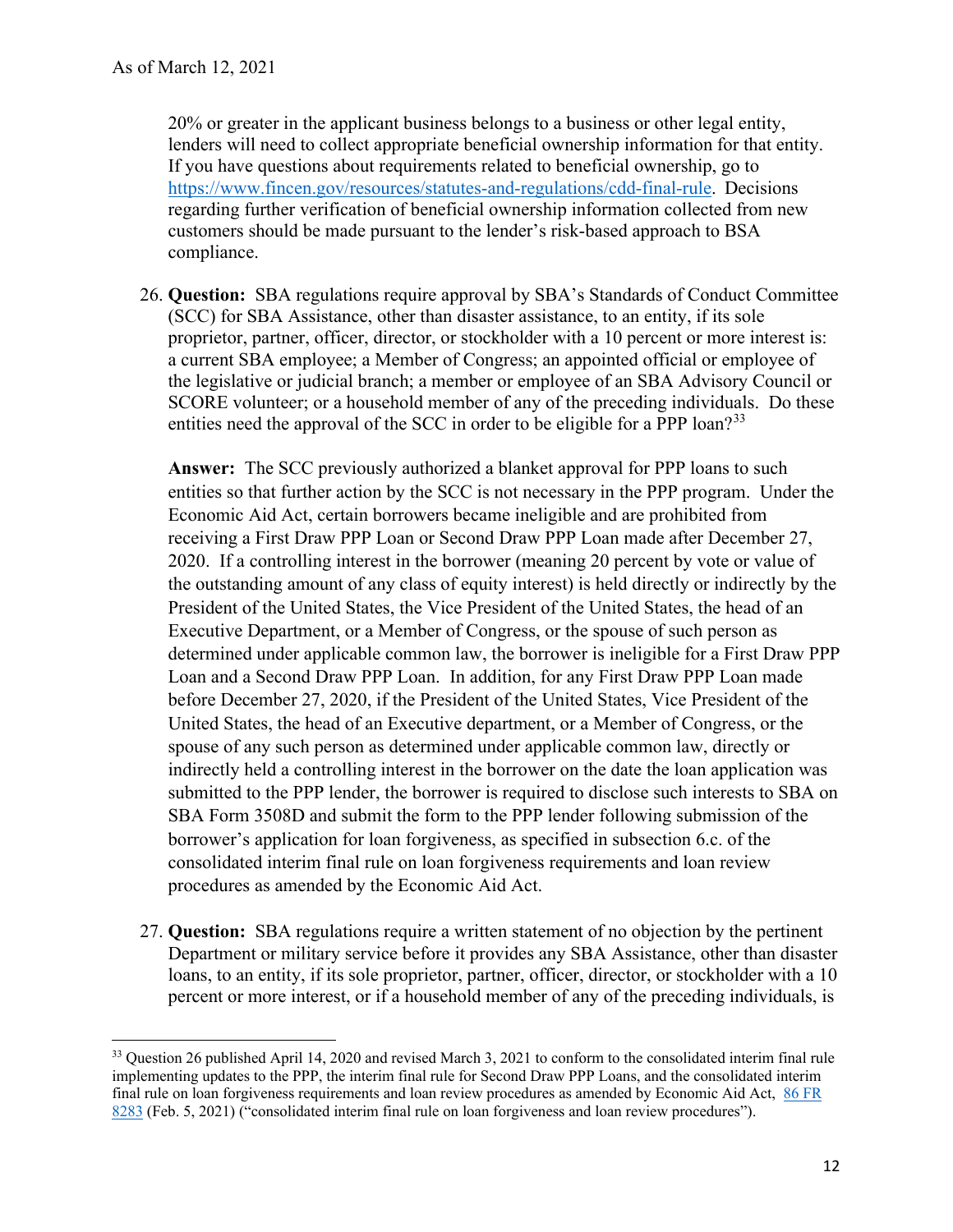an employee of another Government Department or Agency having a grade of at least GS-13 or its equivalent. Does this requirement apply to PPP loans?<sup>34</sup>

 **Answer:** No. The SCC has determined that a written statement of no objection is not required from another Government Department or Agency for PPP loans. However, see FAQ #26 for information for a borrower with a controlling interest (meaning 20 percent by vote or value of the outstanding amount of any class of equity interest) that is held directly or indirectly by the head of an Executive Department or the spouse of such person as determined under applicable common law.

 28. **Question:** Is a lender permitted to submit a PPP loan application to SBA through SBA's electronic loan processing system before the lender has fulfilled its responsibility to review the required borrower documentation and calculation of payroll costs, and for Second Draw PPP Loans, review the required borrower documentation regarding revenue reduction?[35](#page-12-1)

**Answer:** No. Before a lender submits a PPP loan through SBA's electronic loan processing system, the lender must have collected the information and certifications contained in the Borrower Application Form (SBA Form 2483, SBA Form 2483-C, SBA Form 2483-SD, or SBA Form 2483-SD-C) and the lender must have fulfilled its obligations set forth in paragraphs 3.b.(i)-(iii) of the first PPP Interim Final Rule, subsection C.3. of the consolidated interim final rule implementing updates to the PPP, or subsection  $(h)(2)(i)$  of the interim final rule for Second Draw PPP Loans, as applicable. Please refer to the Interim Final Rules and FAQ #1 for more information on the lender's responsibility regarding confirmation of payroll costs, and the interim final rule for Second Draw PPP Loans for the lender's responsibility regarding confirmation of revenue reduction.

Lenders who made PPP loans prior to April 14, 2020 and did not understand that these steps are required before submission into E-Tran did not need to withdraw applications submitted to E-Tran before April 14, 2020, but must have fulfilled lender responsibilities with respect to those applications as soon as practicable and no later than loan closing.

29. **Question:** Can lenders use scanned copies of documents or E-signatures or E-consents permitted by the E-sign Act?<sup>[36](#page-12-2)</sup>

<span id="page-12-0"></span><sup>&</sup>lt;sup>34</sup> Question 27 published April 14, 2020 and revised March 3, 2021 to conform to the consolidated interim final rule implementing updates to the PPP, the interim final rule for Second Draw PPP Loans, and the consolidated interim final rule on loan forgiveness and loan review procedures.

<span id="page-12-1"></span>final rule on loan forgiveness and loan review procedures.<br><sup>35</sup> Question 28 published April 14, 2020, revised March 3, 2021 to conform to the consolidated interim final rule implementing updates to the PPP and the interim final rule for Second Draw PPP Loans, and revised again March 12, 2021 to conform to subsection III.1.h. of the interim final rule on Revisions to Loan Amount Calculation and Eligibility posted March 3, 2021.

<span id="page-12-2"></span><sup>&</sup>lt;sup>36</sup> Question 29 published April 15, 2020, revised March 3, 2021 to reflect the additional SBA forms for Second Draw PPP Loans and loan forgiveness and revised again on March 12, 2021 to conform to subsection III.1.h. of the interim final rule on Revisions to Loan Amount Calculation and Eligibility posted March 3, 2021.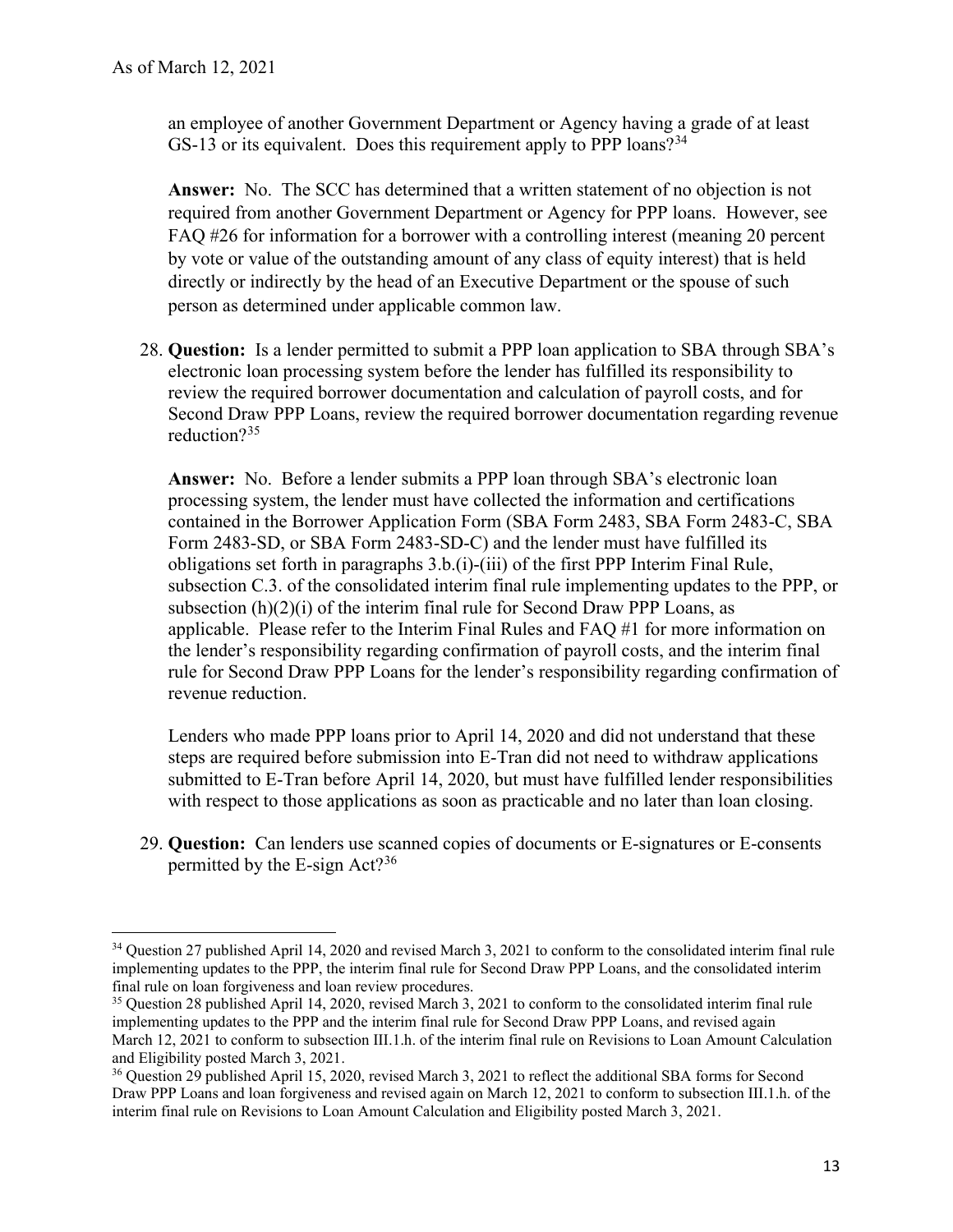**Answer:** Yes. All PPP lenders may accept scanned copies of signed loan applications, loan forgiveness applications, and documents containing the information and certifications required by SBA Forms 2483, 2483-C, 2483-SD, 2483-SD-C, 3508, 3508EZ, 3508S, or 3508D, and the promissory note used for the PPP loan. Additionally, lenders may also accept any form of E-consent or E-signature that complies with the requirements of the Electronic Signatures in Global and National Commerce Act (P.L. 106-229).

 person contact, lenders should take appropriate steps to ensure the proper party has If electronic signatures are not feasible, when obtaining a wet ink signature without inexecuted the document.

 This guidance does not supersede signature requirements imposed by other applicable law, including by the lender's primary federal regulator.

30. **Question:** Can a lender sell a PPP loan into the secondary market?<sup>[37](#page-13-0)</sup>

 **Answer:** Yes. A PPP loan may be sold into the secondary market at any time after the loan may be sold on the secondary market at a premium or a discount to par value. loan is fully disbursed. A secondary market sale of a PPP loan does not require SBA approval. A PPP loan sold into the secondary market is 100% SBA guaranteed. A PPP

 31. **Question:** Do businesses owned by large companies with adequate sources of liquidity to support the business's ongoing operations qualify for a PPP loan?<sup>[38](#page-13-1)</sup>

 **Answer:** In addition to reviewing applicable affiliation rules to determine eligibility, all certification that "[c]urrent economic uncertainty makes this loan request necessary to company with substantial market value and access to capital markets will be able to make demonstrate to SBA, upon request, the basis for its certification.<sup>39</sup> borrowers must assess their economic need for a PPP loan under the standard established by the CARES Act and the PPP regulations at the time of the loan application. Although the CARES Act suspends the ordinary requirement that borrowers must be unable to obtain credit elsewhere (as defined in section 3(h) of the Small Business Act), borrowers still must certify in good faith that their PPP loan request is necessary. Specifically, before submitting a PPP application, all borrowers should review carefully the required support the ongoing operations of the Applicant." Borrowers must make this certification in good faith, taking into account their current business activity and their ability to access other sources of liquidity sufficient to support their ongoing operations in a manner that is not significantly detrimental to the business. For example, it is unlikely that a public the required certification in good faith, and such a company should be prepared to

<span id="page-13-0"></span><sup>&</sup>lt;sup>37</sup> Ouestion 30 published April 17, 2020.

<span id="page-13-2"></span><span id="page-13-1"></span><sup>&</sup>lt;sup>37</sup> Question 30 published April 17, 2020.<br><sup>38</sup> Question 31 published April 23, 2020 and revised March 3, 2021 to reflect subsequent PPP guidance and the interim final rule implementing updates to the PPP and the interim final rule for Second Draw PPP Loans. interim final rule implementing updates to the PPP and the interim final rule for Second Draw PPP Loans.<br><sup>39</sup> Section 342 of the Economic Aid Act prohibits public companies from receiving a PPP loan after December 27, 2020.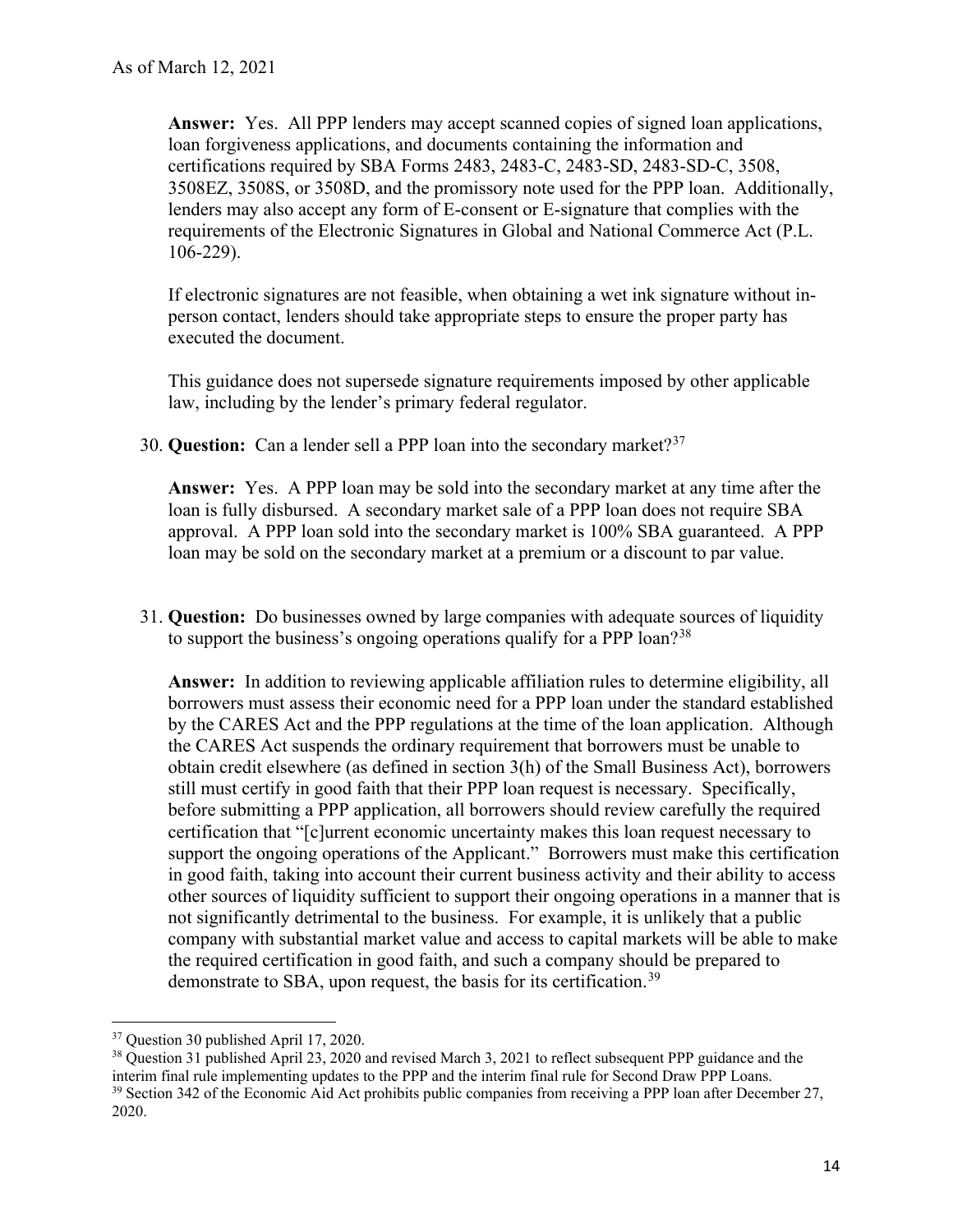Lenders may rely on a borrower's certification regarding the necessity of the loan and repaid the loan in full by May 18, 2020 will be deemed by SBA to have made the request. Any borrower that applied for a PPP loan prior to the issuance of this guidance required certification in good faith.

 32. **Question:** Does the cost of a housing stipend or allowance provided to an employee as part of compensation count toward payroll costs? $40$ 

**Answer:** Yes. Payroll costs includes all cash compensation paid to employees, subject to the \$100,000 annual compensation per employee limitation.

33. **Question:** Is there existing guidance to help PPP applicants and lenders determine whether an individual employee's principal place of residence is in the United States?<sup>[41](#page-14-1)</sup>

**Answer:** PPP applicants and lenders may consider IRS regulations (26 CFR § 1.121-  $1(b)(2)$ ) when determining whether an individual employee's principal place of residence is in the United States.

34. **Question:** Are agricultural producers, farmers, and ranchers eligible for PPP loans?[42](#page-14-2)

 **Answer:** Yes. Agricultural producers, farmers, and ranchers are eligible for First Draw PPP loans if: (i) the business has 500 or fewer employees, or (ii) the business fits within the applicable revenue-based sized standard under 13 C.F.R. 121.201.

 Additionally, agricultural producers, farmers, and ranchers can qualify for First Draw standard." The "alternative size standard" is currently: (1) maximum net worth of the business is not more than \$15 million, and (2) the average net income after Federal years before the date of the application is not more than \$5 million. PPP Loans as a small business concern if their business meets SBA's "alternative size income taxes (excluding any carry-over losses) of the business for the two full fiscal

 Agricultural producers, farmers and ranchers are eligible for a Second Draw PPP Loan if they have 300 or fewer employees and meet the other eligibility criteria in subsection (c) of the interim final rule for Second Draw PPP Loans.

 For all of these criteria, the applicant must include its affiliates in its calculations. See FAQ #5.

35. **Question:** Are agricultural and other forms of cooperatives eligible to receive PPP  $loans?$ <sup>[43](#page-14-3)</sup>

<span id="page-14-0"></span><sup>&</sup>lt;sup>40</sup> Ouestion 32 published April 24, 2020.

<span id="page-14-2"></span><span id="page-14-1"></span><sup>&</sup>lt;sup>41</sup> Ouestion 33 published April 24, 2020.

<sup>&</sup>lt;sup>40</sup> Question 32 published April 24, 2020.<br><sup>41</sup> Question 33 published April 24, 2020.<br><sup>42</sup> Question 34 published April 24, 2020 and revised March 3, 2021 to conform to the interim final rule for Second Draw PPP Loans.

<span id="page-14-3"></span><sup>&</sup>lt;sup>43</sup> Question 35 published April 24, 2020 and revised March 3, 2021 to conform to the consolidated interim final rule providing updates to the PPP and the interim final rule for Second Draw PPP Loans.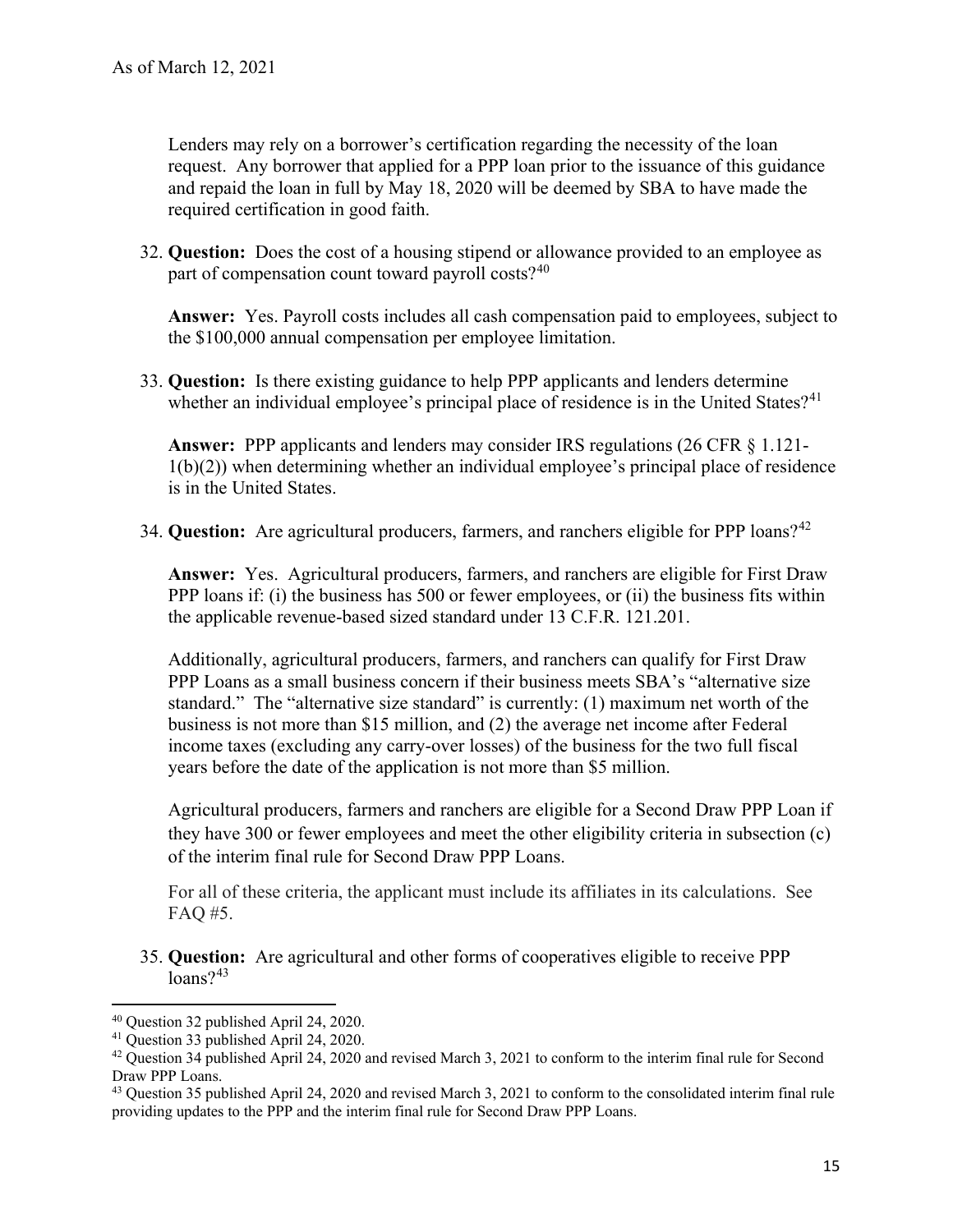**Answer:** As long as other PPP eligibility requirements are met, small agricultural cooperatives and other cooperatives may receive PPP loans. The Economic Aid Act added housing cooperatives (as defined in section 216(b) of the Internal Revenue Code of 1986) that employ not more than 300 employees to the entities eligible for First Draw PPP Loans and Second Draw PPP Loans.

 36. **Question:** To determine borrower eligibility under the 500-employee or other applicable threshold for First Draw PPP Loans, or the 300-employee threshold for Second Draw PPP Loans established by the Economic Aid Act, must a borrower count all employees or only full-time equivalent employees?<sup>44</sup>

 **Answer:** For purposes of loan eligibility, the CARES Act defines the term employee to include "individuals employed on a full-time, part-time, or other basis." A borrower must therefore calculate the total number of employees, including part-time employees, when determining their employee headcount for purposes of the eligibility threshold. For example, if a borrower has 200 full-time employees and 50 part-time employees each working 10 hours per week, the borrower has a total of 250 employees.

By contrast, for purposes of loan forgiveness, the CARES Act uses the standard of "fulltime equivalent employees" to determine the extent to which the loan forgiveness amount will be reduced in the event of workforce reductions.

 37. **Question:** Do businesses owned by private companies with adequate sources of liquidity to support the business's ongoing operations qualify for a PPP loan?<sup>[45](#page-15-1)</sup>

**Answer:** See response to FAQ #31.

 38. **Question:** Section 1102 of the CARES Act provides that PPP loans are available only to applicants that were "in operation on February 15, 2020." Is a business that was in operation on February 15, 2020 but had a change in ownership after February 15, 2020 eligible for a PPP loan?[46](#page-15-2) 

 **Answer:** Yes. As long as the business was in operation on February 15, 2020, if it meets February 15, the business acquiring the assets will be eligible to apply for a PPP loan even if the acquiring business was not in operation until after February 15, 2020. If the business may rely on the historic payroll costs and headcount of the pre-sale business for the other eligibility criteria, the business is eligible to apply for a PPP loan regardless of the change in ownership. In addition, where there is a change in ownership effectuated through a purchase of substantially all assets of a business that was in operation on even if the change in ownership results in the assignment of a new tax ID number and acquiring business has maintained the operations of the pre-sale business, the acquiring

<span id="page-15-0"></span><sup>&</sup>lt;sup>44</sup> Question 36 published April 26, 2020 and revised March 3, 2021 to reflect the interim final rule for Second Draw PPP Loans.

<span id="page-15-2"></span><span id="page-15-1"></span><sup>&</sup>lt;sup>45</sup> Question 37 published April 28, 2020.

 $45$  Question 37 published April 28, 2020.<br> $46$  Question 38 published April 29, 2020.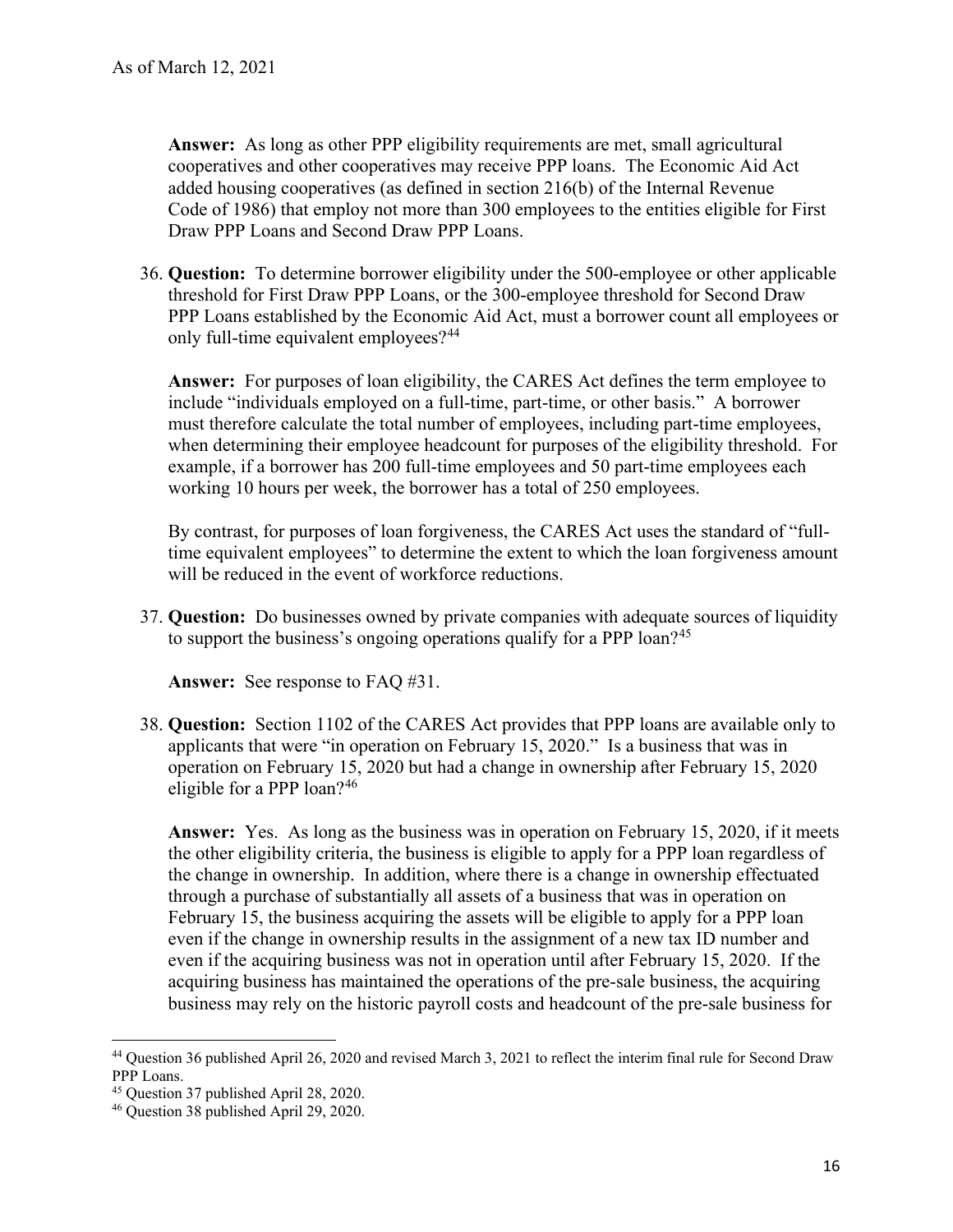the purposes of its PPP application, except where the pre-sale business had applied for and received a PPP loan. The Administrator, in consultation with the Secretary, has determined that the requirement that a business "was in operation on February 15, 2020" should be applied based on the economic realities of the business's operations.

## 39. **Question:** Will SBA review individual PPP loan files?<sup>[47](#page-16-0)</sup>

 **Answer:** Yes. In FAQ #31, SBA reminded all borrowers of an important certification required to obtain a PPP loan. To further ensure PPP loans are limited to eligible appropriate, following the lender's submission of the borrower's loan forgiveness application. Additional guidance implementing this procedure has been provided in borrowers in need, the SBA has decided, in consultation with the Department of the Treasury, that it will review all loans in excess of \$2 million, in addition to other loans as subsequent FAQs and the consolidated interim final rule on loan forgiveness and loan review procedures.

 The outcome of SBA's review of loan files will not affect SBA's guarantee of any loan for which the lender complied with the lender obligations set forth in paragraphs III.3.b(i)-(iii) of the first PPP Interim Final Rule, subsection C.3. of the consolidated interim final rule implementing updates to the PPP, or subsection (h)(2)(i) of the interim final rule for Second Draw PPP Loans, as applicable, and further explained in FAQ #1.

 40. **Question:** Will a borrower's PPP loan forgiveness amount (pursuant to section 1106 of the CARES Act (codified as section 7A of the Small Business Act) and SBA's offered to rehire the same employee, but the employee declined the offer?<sup>[48](#page-16-1)</sup> implementing rules and guidance) be reduced if the borrower laid off an employee,

 **Answer:** No. As an exercise of the Administrator's and the Secretary's authority under laid-off employees whom the borrower offered to rehire (for the same salary/wages and calculation.<sup>[49](#page-16-2)</sup> The interim final rule specifies that, to qualify for this exception, the rejection of that offer must be documented by the borrower. Employees and employers Section 1106(d)(6) of the CARES Act (codified as section 7A(d)(6) of the Small Business Act) to prescribe regulations granting de minimis exemptions from the CARES Act's limits on loan forgiveness, SBA and Treasury issued an interim final rule excluding same number of hours) from the CARES Act's loan forgiveness reduction borrower must have made a good faith, written offer of rehire, and the employee's should be aware that employees who reject offers of re-employment may forfeit eligibility for continued unemployment compensation.

<span id="page-16-0"></span> $47$  Question 39 published April 29, 2020 and revised March 3, 2021 to reflect the consolidated interim final rule implementing updates to the PPP, the interim final rule for Second Draw PPP Loans, and the consolidated interim final rule on loan forgiveness and loan review procedures.

<span id="page-16-1"></span>final rule on loan forgiveness and loan review procedures.<br><sup>48</sup> Question 40 published May 3, 2020 and revised March 3, 2021 to reflect the consolidated interim final rule providing updates to the PPP, the interim final rule on Second Draw PPP Loans, and the consolidated interim final rule on loan forgiveness and loan review procedures.

<span id="page-16-2"></span> <sup>49</sup>*See* 85 FR 33004, 33007 (June 1, 2020) and subsection IV.5.a. of the consolidated interim final rule on loan forgiveness and loan review procedures.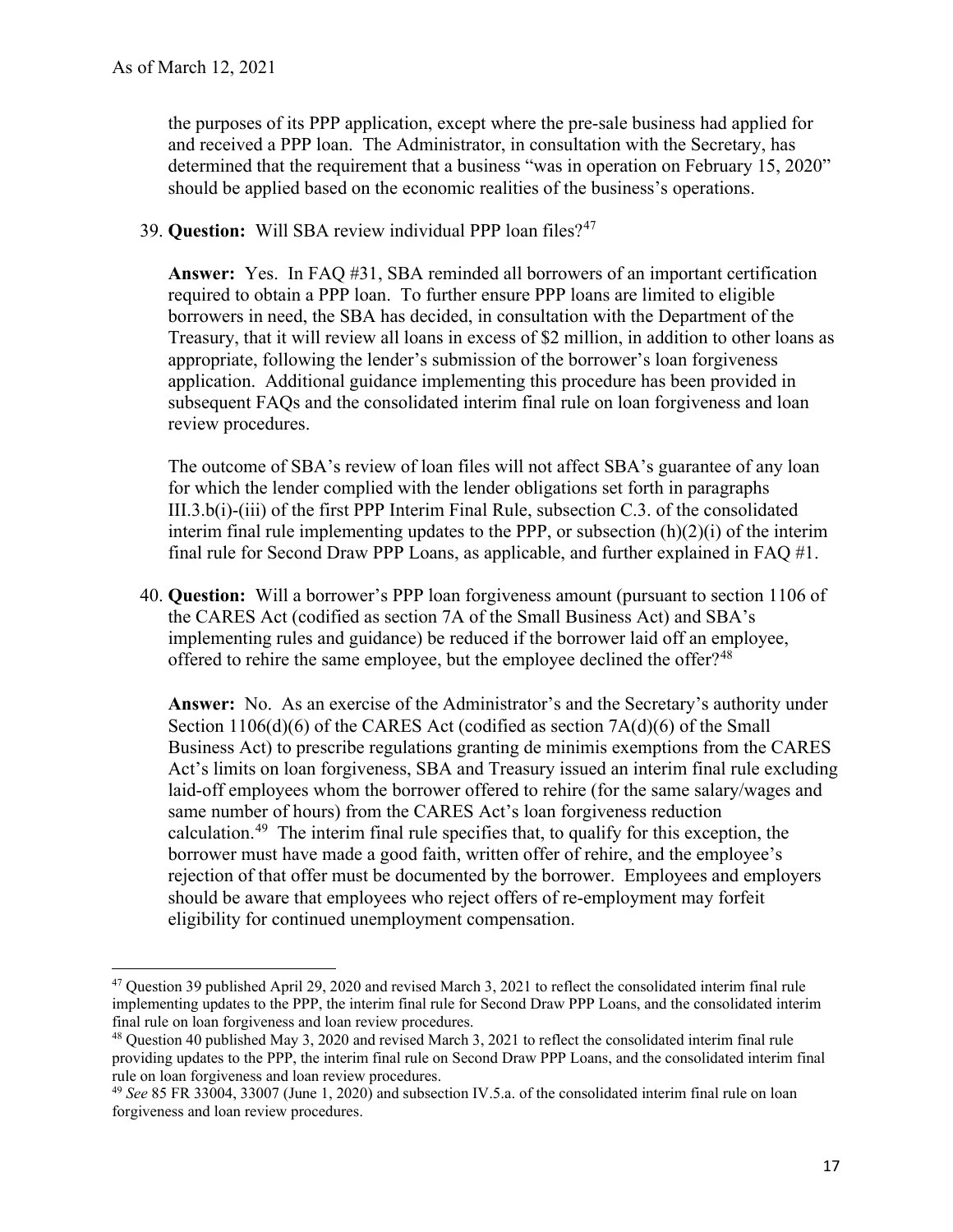41. **Question:** Can a seasonal employer that received a First Draw PPP Loan in 2020 and calculate its maximum PPP loan amount under the interim final rule issued by Treasury on April 27, 2020, make all the required certifications on the Borrower Application Form?<sup>50</sup> elected to use a 12-week period between May 1, 2019 and September 15, 2019 to

 **Answer:** Yes. The 2020 First Draw PPP Loan Borrower Application Form required April 27, 2020, Treasury issued an interim final rule allowing seasonal borrowers to use an alternative base period for purposes of calculating the loan amount for which they are average monthly payroll for seasonal businesses, an applicant may have elected to use the applicants to certify that "The Applicant is eligible to receive a loan under the rules in effect at the time this application is submitted that have been issued by the Small Business Administration (SBA) implementing the Paycheck Protection Program." On eligible under the PPP. For First Draw PPP Loans made before December 27, 2020, an applicant that was otherwise in compliance with applicable SBA requirements, and that complied with Treasury's interim final rule on seasonal workers, will be deemed eligible for a PPP loan under SBA rules. Instead of following the instructions on page 3 of the Borrower Application Form (April 2, 2020 version) for the time period for calculating time period in Treasury's interim final rule on seasonal workers.

 42. **Question:** Do nonprofit hospitals exempt from taxation under section 115 of the Internal Revenue Code qualify as "nonprofit organizations" under section 1102 of the CARES  $Act?^{51}$  $Act?^{51}$  $Act?^{51}$ 

 **Answer:** Section 1102 of the CARES Act defines the term "nonprofit organization" as 1986 and that is exempt from taxation under section 501(a) of such Code." The  $501(c)(3)$  of the Internal Revenue Code to qualify for tax exemption under section  $501(a)$ , but have not sought to be recognized by the IRS as such because they are otherwise fully "an organization that is described in section  $501(c)(3)$  of the Internal Revenue Code of Administrator, in consultation with the Secretary of the Treasury, understands that nonprofit hospitals exempt from taxation under section 115 of the Internal Revenue Code are unique in that many such hospitals may meet the description set forth in section tax-exempt under a different provision of the Internal Revenue Code.

 organization" under section 1102 of the CARES Act if the hospital reasonably determines, in a written record maintained by the hospital, that it is an organization Accordingly, the Administrator will treat a nonprofit hospital exempt from taxation under section 115 of the Internal Revenue Code as meeting the definition of "nonprofit

<span id="page-17-0"></span><sup>&</sup>lt;sup>50</sup> Question 41 published May 3, 2020 and revised March 3, 2021 to reflect the consolidated interim final rule implementing updates to the PPP. This FAQ applies only to First Draw PPP Loans made before December 27, 2020. Seasonal employers that receive a PPP loan in 2021 must calculate payroll costs using average monthly payroll for any 12-week period between February 15, 2019 and February 15, 2020. *See* "How to Calculate Maximum Loan Amounts for First Draw PPP Loans and What Documentation to Provide – by Business Type" [\(link\)](https://home.treasury.gov/system/files/136/PPP--How-to-Calculate-Maximum-Loan-Amounts-for-First-Draw-PPP-Loans-and-What-Documentation-to-Provide-By-Business-Type.pdf) and "Second Draw Paycheck Protection Program (PPP) Loans: How to Calculate Revenue Reduction and

<span id="page-17-1"></span>Maximum Loan Amounts Including What Documentation to Provide" (<u>link</u>).<br><sup>51</sup> Question 42 published May 3, 2020 and revised March 3, 2021 to conform to the consolidated interim final rule implementing updates to the PPP.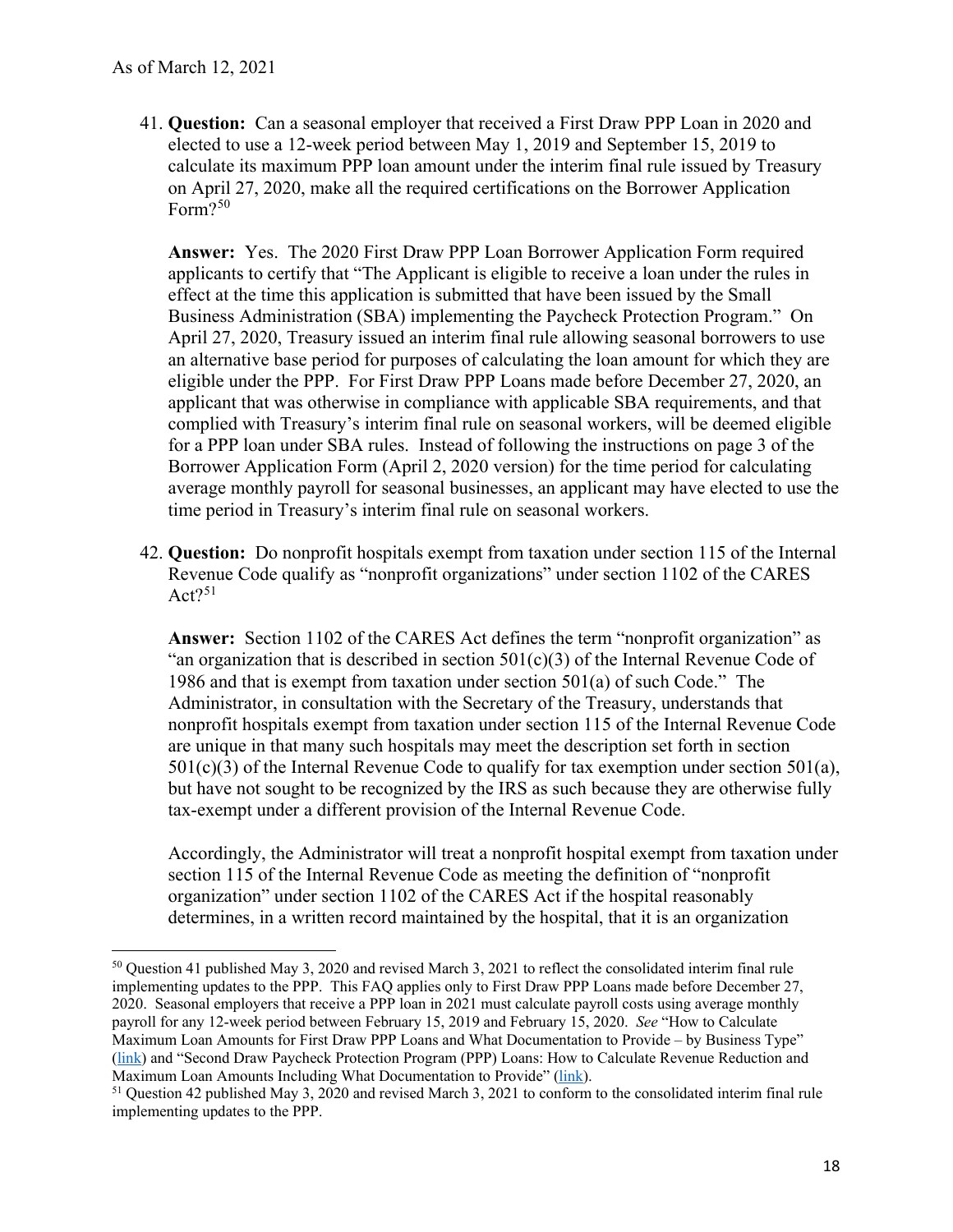category of organization that is exempt from taxation under section  $501(a)$ .<sup>52</sup> The medical response to the ongoing pandemic, can benefit from the loans provided under the described in section 501(c)(3) of the Internal Revenue Code and is therefore within a hospital's certification of eligibility on the Borrower Application Form cannot be made without this determination. This approach helps accomplish the statutory purpose of ensuring that a broad range of borrowers, including entities that are helping to lead the PPP.

 review all other applicable eligibility criteria, including an important limitation on This guidance is solely for purposes of qualification as a "nonprofit organization" under section 1102 of the CARES Act and related purposes of the CARES Act, and does not have any consequences for federal tax law purposes. Nonprofit hospitals should also ownership by state or local governments.<sup>53</sup>

 43. **Question:** FAQ #31 reminded borrowers to review carefully the required certification on the Borrower Application Form that "[c]urrent economic uncertainty makes this loan request necessary to support the ongoing operations of the Applicant." SBA guidance and regulations provide that any borrower who applied for a PPP loan prior to April 24, 2020 and repaid the loan in full by May 7, 2020 will be deemed by SBA to have made the required certification in good faith. Is it possible for a borrower to obtain an extension of the May 7, 2020 repayment date?<sup>[54](#page-18-2)</sup>

 **Answer:** SBA extended the repayment date for this safe harbor to May 14, 2020 and SBA's interim final rule providing the safe harbor. See FAQ #46 for additional guidance on how SBA will review the certification. subsequently extended it again to May 18, 2020. See FAQ #47. Borrowers did not need to apply for the extensions. The extensions were implemented through revisions to the

 44. **Question:** How do SBA's affiliation rules at 13 C.F.R. 121.301(f) apply with regard to counting the employees of foreign and U.S. affiliates?<sup>[55](#page-18-3)</sup>

 and foreign affiliates, absent a waiver of or an exception to the affiliation rules. 13 **Answer:** For purposes of the PPP's 500 or fewer employee size standard (or 300 employee size standard for Second Draw PPP Loans and certain entities for First Draw PPP Loans), an applicant must count all of its employees and the employees of its U.S

<span id="page-18-0"></span> $52$  This determination need not account for the ancillary conditions set forth in section  $501(r)$  of the Internal Revenue Code and elsewhere associated with securing the tax exemption under that section. Section 501(r) states that a hospital organization shall not be treated as described in section 501(c)(3) unless it meets certain community health and other requirements. However, section 1102 of the CARES Act defines the term "nonprofit organization" solely by reference to section 501(c)(3), and section 501(r) does not amend section 501(c)(3). Therefore, for purposes of the PPP, the requirements of section  $501(r)$  do not apply to the determination of whether an organization is "described in section  $501(c)(3)$ ." "described in section 501(c)(3)."<br><sup>53</sup> *See* 85 FR 23450, 23451 (April 28, 2020) and the consolidated interim final rule implementing updates to the

<span id="page-18-1"></span>PPP.

<span id="page-18-2"></span><sup>&</sup>lt;sup>54</sup> Question 43 published May 5, 2020 and revised March 3, 2021 to reflect subsequent SBA interim final rules at 85 FR 29845 (May 19, 2020) and 85 FR 31357 (May 26, 2020).

<span id="page-18-3"></span><sup>&</sup>lt;sup>55</sup> Question 44 published May 5, 2020 and revised March 3, 2021 to reflect the consolidated interim final rule implementing updates to the PPP and the interim final rule for Second Draw PPP Loans.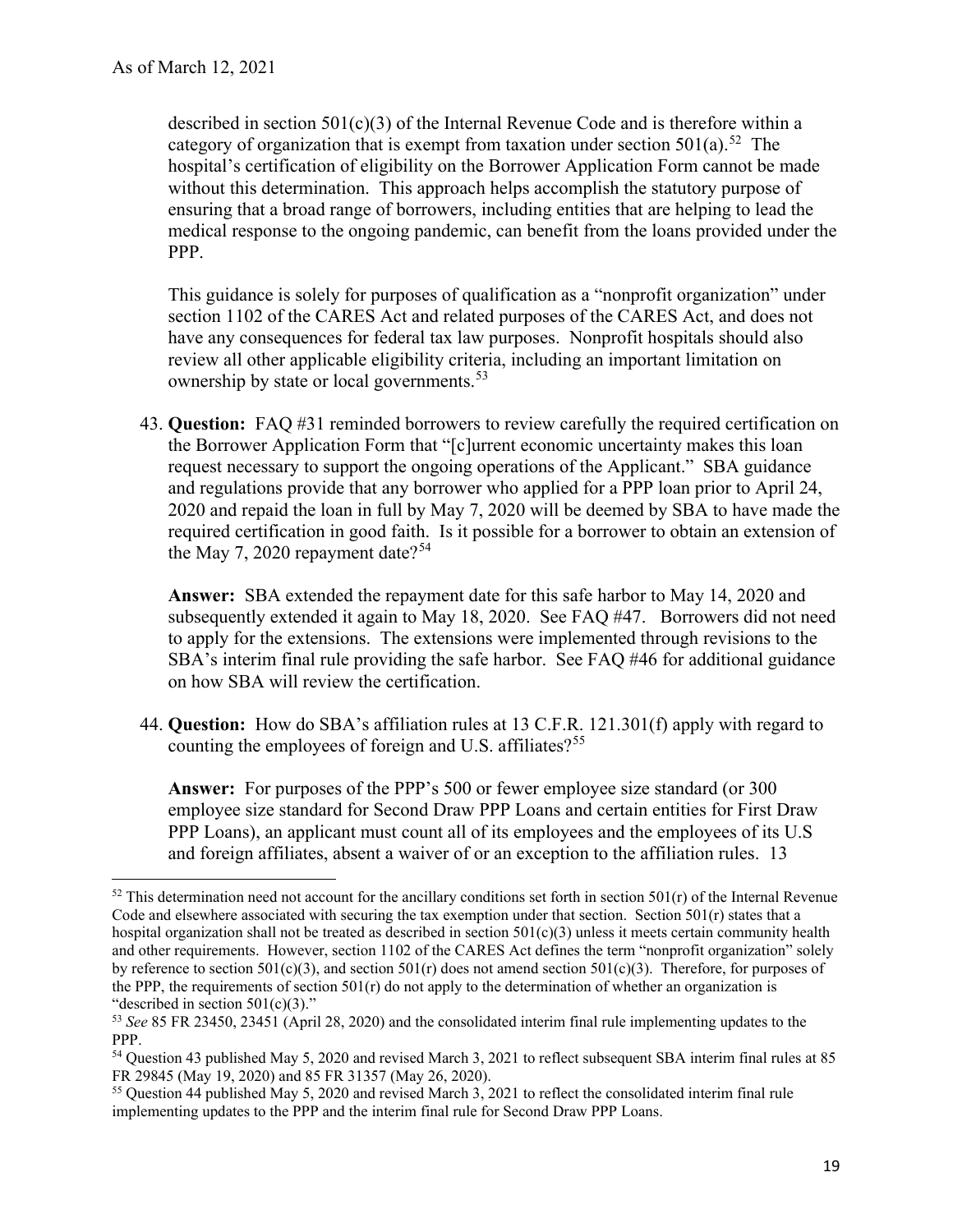a "small business concern" under section 3 of the Small Business Act (15 U.S.C. 632) on  $C.F.R. 121.301(f)(6)$ . Business concerns seeking to qualify for a First Draw PPP Loan as the basis of the employee-based size standard must do the same.

 45. **Question:** Is an employer that repays its PPP loan by the safe harbor deadline (May 18, 2020) eligible for the Employee Retention Credit?<sup>56</sup>

 **Answer:** This question is no longer applicable because, as a result of a change in the law in December 2020, receipt of a PPP loan no longer makes an employer ineligible for the Employee Retention Credit. See FAQ #65 for updated information related to the Employee Retention Credit.

 46. **Question:** How will SBA review borrowers' required good-faith certification concerning the necessity of their loan request?<sup>57</sup>

 that "[c]urrent economic uncertainty makes this loan request necessary to support the ongoing operations of the Applicant." SBA, in consultation with the Department of the First Draw PPP Loans with respect to this issue: Any borrower that, together with its affiliates,<sup>58</sup> received First Draw PPP Loans with an original principal amount of less than **Answer:** When submitting a PPP application, all borrowers must certify in good faith Treasury, has determined that the following safe harbor will apply to SBA's review of \$2 million will be deemed to have made the required certification concerning the necessity of the First Draw PPP Loan request in good faith.

 obtained larger loans. This safe harbor will also promote economic certainty as PPP SBA has determined that this safe harbor is appropriate because borrowers with First Draw PPP Loans below this threshold are generally less likely to have had access to adequate sources of liquidity in the current economic environment than borrowers that borrowers with more limited resources endeavor to retain and rehire employees. In addition, given the large volume of PPP loans, this approach will enable SBA to conserve its finite audit resources and focus its reviews on larger loans, where the compliance effort may yield higher returns.

 However, this safe harbor will not apply to Schedule C filers that elect to use gross business's operations than Schedule C filers with lower levels of gross income. income to calculate their loan amount on a First Draw PPP Loan if they report more than \$150,000 in gross income on the Schedule C that was used to calculate the borrower's loan amount. SBA is eliminating the loan necessity safe harbor for these borrowers as they may be more likely to have other available sources of liquidity to support their

<span id="page-19-0"></span> 56 Question 45 published May 6, 2020 and revised May 27, 2020 to change the date from "(May 14, 2020)" to "(May 18, 2020)."

<span id="page-19-1"></span> $57$  Question 46 published May 13, 2020, revised March 3, 2021 to reflect the interim final rule for Second Draw PPP Loans, and revised again on March 12, 2021 to reflect the interim final rule on Revisions to Loan Amount Calculation and Eligibility posted March 3, 2021.

<span id="page-19-2"></span> $58$  For purposes of this safe harbor, a borrower must include its affiliates to the extent required under the interim final rule on affiliates, 85 FR 20817 (April 15, 2020).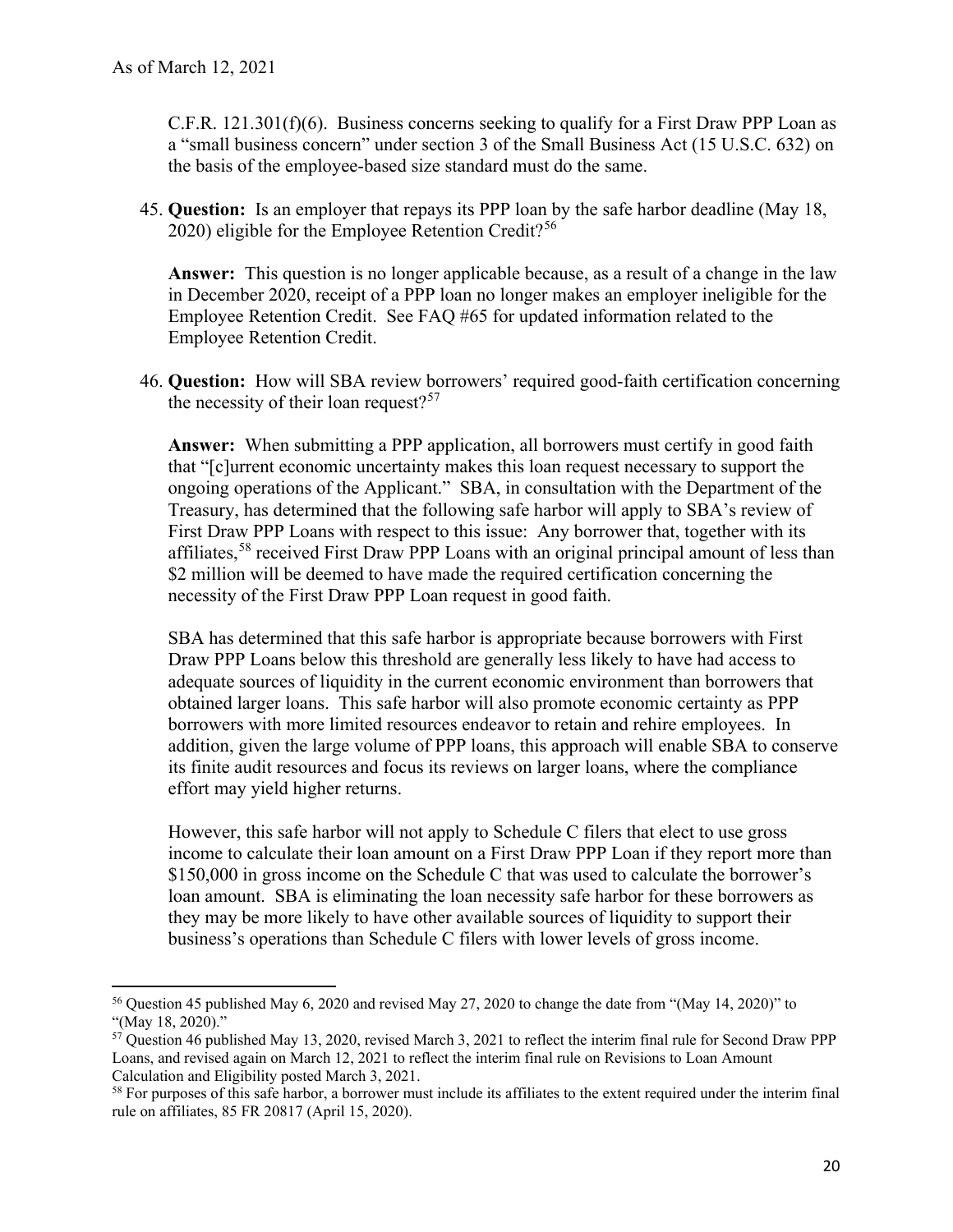Form. If SBA determines in the course of its review that a borrower lacked an adequate seek repayment of the outstanding First Draw PPP Loan balance and will inform the First Draw PPP Loan after receiving notification from SBA, SBA will not pursue administrative enforcement or referrals to other agencies based on its determination with Importantly, borrowers with First Draw PPP Loans greater than \$2 million that do not satisfy this safe harbor and borrowers that elect to use gross income to calculate their First Draw PPP Loan amount and report more than \$150,000 in gross income may still have an adequate basis for making the required good-faith certification, based on their individual circumstances in light of the language of the certification and SBA guidance. SBA has previously stated that all PPP loans in excess of \$2 million, and other PPP loans as appropriate, will be subject to review by SBA for compliance with program requirements set forth in the PPP Interim Final Rules and in the Borrower Application basis for the required certification concerning the necessity of the loan request, SBA will lender that the borrower is not eligible for loan forgiveness. If the borrower repays the respect to the certification concerning necessity of the loan request. SBA's determination concerning the certification regarding the necessity of the loan request will not affect SBA's loan guarantee.

 operations of the Applicant." Because Second Draw PPP Loan borrowers must For Second Draw PPP Loans, all borrowers must certify in good faith that "[c]urrent economic uncertainty makes this loan request necessary to support the ongoing demonstrate that they have had a 25% reduction in gross revenues, all Second Draw PPP Loan borrowers will be deemed to have made the required certification concerning the necessity of the loan in good faith. The loan amounts received by borrowers for First Draw PPP Loans and Second Draw PPP Loans will not be aggregated.

 47. **Question:** An SBA interim final rule posted on May 8, 2020 provided that any borrower who applied for a PPP loan and repays the loan in full by May 14, 2020 will be deemed by SBA to have made the required certification concerning the necessity of the loan request in good faith. Is it possible for a borrower to obtain an extension of the May 14, 2020 repayment date? $59$ 

 **Answer:** Yes, SBA extended the repayment date for this safe harbor to May 18, 2020, to SBA's interim final rule providing the safe harbor. give borrowers an opportunity to review and consider FAQ #46. Borrowers did not need to apply for this extension. This extension was implemented through a revision to the

 48. **Question:** By when must a lender electronically submit an SBA Form 1502 indicating that PPP loan funds have been disbursed? $60$ 

**Answer:** SBA has made available a specific SBA Form 1502 reporting process through which PPP lenders report on PPP loans and collect the processing fee on fully disbursed

<span id="page-20-1"></span><span id="page-20-0"></span> $59$  Ouestion 47 published May 13, 2020 and revised March 3, 2021 to reflect subsequent SBA interim final rules.

<sup>&</sup>lt;sup>59</sup> Question 47 published May 13, 2020 and revised March 3, 2021 to reflect subsequent SBA interim final rules.<br><sup>60</sup> Question 48 published May 19, 2020 and revised March 3, 2021 to conform to the consolidated interim fin implementing updates to the PPP.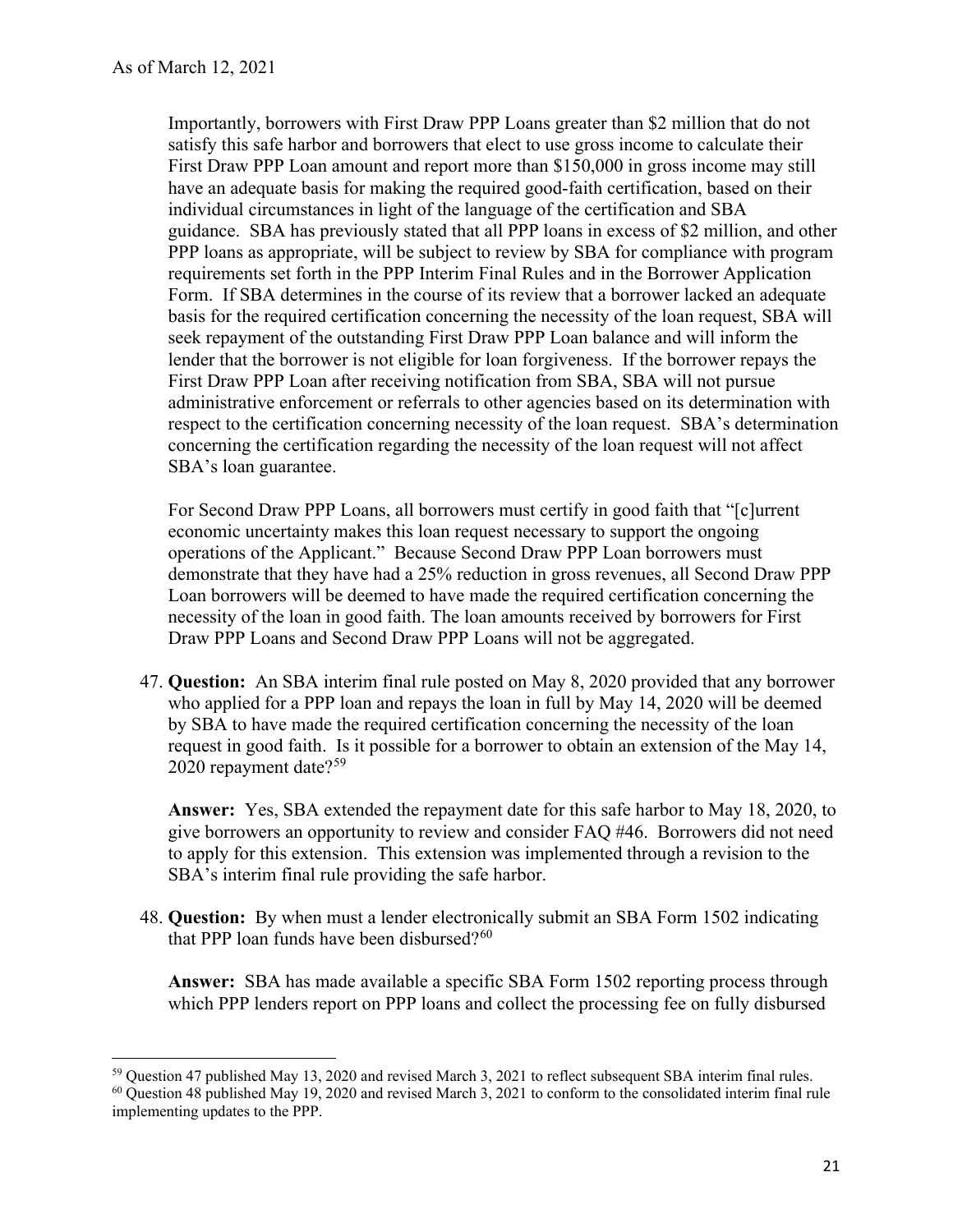loans to which they are entitled. Lenders must electronically upload SBA Form 1502 information within 20 calendar days after a PPP loan is approved.

49. **Question:** What is the maturity date of a PPP loan?<sup>[61](#page-21-0)</sup>

 **Answer:** If a PPP loan received an SBA loan number on or after June 5, 2020, the loan has a five-year maturity. If a PPP loan received an SBA loan number before June 5, 2020, the loan has a two-year maturity, unless the borrower and lender mutually agree to extend the term of the loan to five years. The promissory note for the PPP loan will state the term of the loan.

 50. **Question:** What effect does the payment or nonpayment of fees of an agent or other lenders?<sup>62</sup> third party have on SBA's guarantee of a PPP loan or SBA's payment of fees to

 material to SBA's guarantee of a PPP loan or to SBA's payment of fees to lenders. **Answer:** The payment or nonpayment of fees of an agent or other third party is not Additional information about such fees can be found in subsection D.4 of the consolidated interim final rule implementing updates to the Paycheck Protection Program.

 51. **Question:** Do payments required for the provision of group health care benefits, including insurance premiums, include vision and dental benefits?<sup>[63](#page-21-2)</sup>

 **Answer:** Yes. Section 308 of the Economic Aid Act specifies that payroll costs include employer contributions for group life, disability, vision, and dental insurance benefits.

52. **Question:** The Paycheck Protection Program Flexibility Act of 2020 (Flexibility Act) extended the deferral period for borrower payments of principal, interest, and fees on all PPP loans to the date that SBA remits the borrower's loan forgiveness amount to the lender (or, if the borrower does not apply for loan forgiveness, 10 months after the end of the borrower's loan forgiveness covered period). Previously, the deferral period could end after 6 months. Are lenders and borrowers required to modify promissory notes used for PPP loans to reflect the extended deferral period?<sup>[64](#page-21-3)</sup>

 **Answer:** The extension of the deferral period under the Flexibility Act automatically extension and should notify borrowers of the change to the deferral period. SBA does not require a formal modification to the promissory note. A modification of a promissory applies to all PPP loans. Lenders are required to give immediate effect to the statutory

<span id="page-21-1"></span><span id="page-21-0"></span> $61$  Ouestion 49 published June 25, 2020.

<sup>&</sup>lt;sup>61</sup> Question 49 published June 25, 2020.<br><sup>62</sup> Question 50 published August 11, 2020 and revised March 3, 2021 to conform to the consolidated interim final rule implementing updates to the PPP.

<span id="page-21-2"></span> $63$  Question 51 published August 11, 2020 and revised March 3, 2021 to reflect subsection B.11.a.ii of the consolidated interim final rule implementing updates to the PPP. 64 Question 52 published October 7, 2020.

<span id="page-21-3"></span><sup>&</sup>lt;sup>64</sup> Question 52 published October 7, 2020.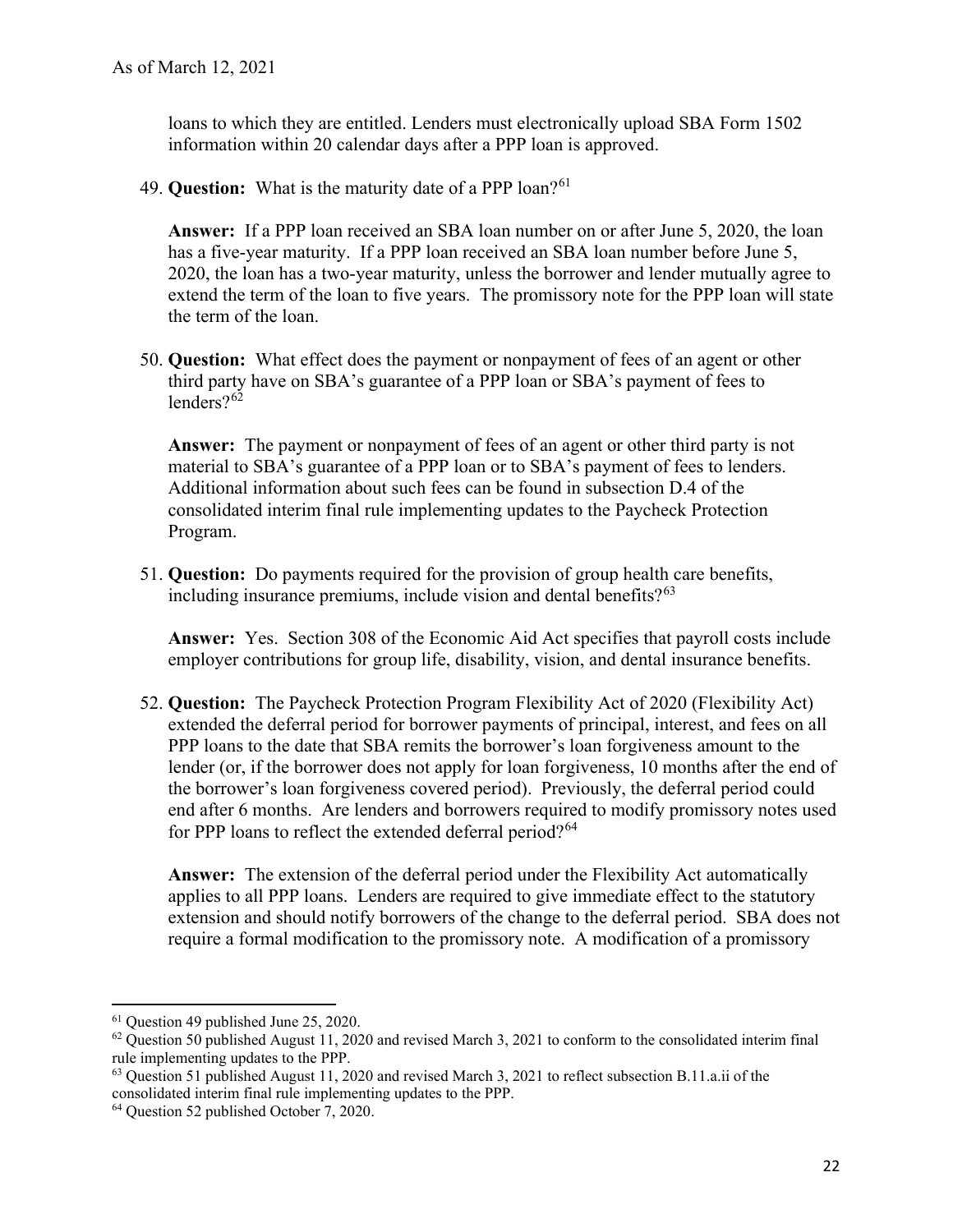note to reflect the required statutory deferral period under the Flexibility Act will have no effect on the SBA's guarantee of a PPP loan.

 53. **Question:** Why are some PPP borrowers receiving a Loan Necessity Questionnaire (SBA Form 3509 or 3510)?[65](#page-22-0)

or more.<sup>[66](#page-22-1)</sup> Upon request from their lender, borrowers should return the completed **Answer:** As previously announced, SBA is reviewing all First Draw PPP Loans of \$2 million or more, and other loans as appropriate, for eligibility, fraud or abuse, and compliance with loan forgiveness requirements. As part of this process, SBA is providing a Loan Necessity Questionnaire to lenders for them to provide to PPP borrowers that, together with their affiliates, received First Draw PPP Loans of \$2 million questionnaire to their lender within 10 business days of receipt.

The information that borrowers provide on the questionnaire will help SBA assess those borrowers' certification in their First Draw PPP Loan application that "[c]urrent economic uncertainty makes this loan request necessary to support the ongoing operations of the Applicant," as required by the CARES Act.

 challenging a borrower's certification that is required by the CARES Act. SBA's assessment of a borrower's certification will be based on the totality of the borrower's circumstances through a multi-factor analysis. As described in FAQ #46, SBA will certification, based on its individual circumstances in light of the language of the faith at the time of the First Draw PPP Loan application, even if subsequent whether the borrower made the statutorily required certification in good faith at the time A request to complete the Loan Necessity Questionnaire does not mean that SBA is assess whether the borrower had adequate basis for making the required good-faith certification and SBA guidance. This certification is required to have been made in good developments resulted in the loan no longer being necessary. In its review, SBA may take into account the borrower's circumstances and actions both before and after the borrower's certification to the extent that doing so will assist SBA in determining of its First Draw PPP Loan application.

 borrower chooses to submit. This targeted, multi-step approach will ensure the integrity After a borrower submits its completed questionnaire, SBA may request additional information, if necessary, to complete its review. When additional information is requested, borrowers will have an opportunity to provide a narrative response to SBA explaining the circumstances that provided the basis for their good-faith loan necessity certification. SBA will make a final determination that a borrower lacked an adequate basis for its loan necessity certification after reviewing any additional information that a of the evaluation process and expeditious processing, as well as properly allocate SBA's finite resources to those First Draw PPP Loans that require additional review.

<span id="page-22-1"></span><span id="page-22-0"></span> $<sup>65</sup>$  Question 53 published December 9, 2020 and revised March 3, 2021 to reflect additional guidance.</sup> 65 Question 53 published December 9, 2020 and revised March 3, 2021 to reflect additional guidance. 66 *See* [85 FR 20817](https://www.govinfo.gov/content/pkg/FR-2020-04-15/pdf/2020-07673.pdf) (April 15, 2020) regarding application of SBA's affiliation rules.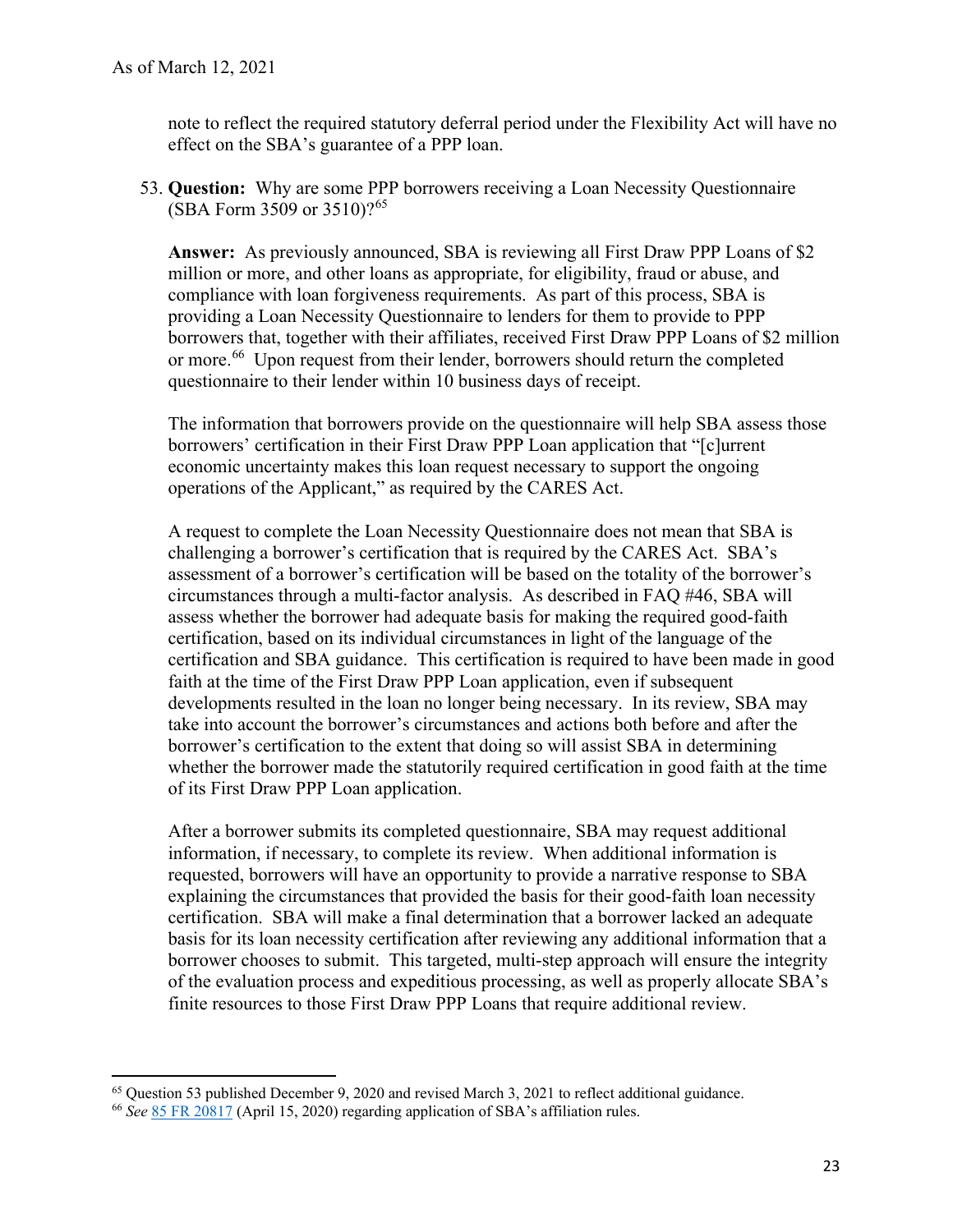See FAQ #46 for guidance on the loan necessity certification on Second Draw PPP Loans.

Paycheck Protection Program (PPP) applicable to Second Draw PPP Loans?<sup>[67](#page-23-0)</sup> 54. **Question:** Are FinCEN's April 2020 Frequently Asked Questions regarding the

 to Second Draw PPP Loans. If you have general questions about requirements related to customer due diligence or beneficial ownership, please see **Answer:** Yes. The FinCEN April 2020 PPP [Frequently Asked Questions \(FAQs\)](https://www.fincen.gov/sites/default/files/2020-04/Paycheck_Protection_Program_FAQs.pdf) apply [https://www.fincen.gov/resources/statutes-and-regulations/cdd-final-rule.](https://www.fincen.gov/resources/statutes-and-regulations/cdd-final-rule)

55. **Question:** For purposes of Bank Secrecy Act/Anti-Money Laundering compliance, can a PPP lender rely on the same information received from a borrower for the purposes of a First Draw PPP Loan for a Second Draw PPP Loan to that same borrower?<sup>[68](#page-23-1)</sup>

 **Answe**r**:** The information a lender obtained from a borrower in connection with a First information collected from customers should be made consistent with the guidance for Draw PPP Loan can be relied upon by that lender for a Second Draw PPP Loan application, if the borrower is an existing customer. Decisions regarding the updating of customer due diligence and the verification and updating of the beneficial ownership both existing customers and new customers set forth in the previous April 2020 FAQs and in this FAQ, and pursuant to the lender's risk-based approach to Bank Secrecy Act compliance.

 56. **Question:** How does the 500-employee limit for First Draw PPP Loans and the 300- employee limit for Second Draw PPP Loans apply to a public broadcasting station if a college or university operates or holds the license for the station and the station is not a separate legal entity? $69$ 

 **Answer**: Subsection B.1.g.vi of the consolidated interim final rule implementing updates broadcasting station. This limit on the number of employees per location applies to the university that operates or holds the license for the station. to the PPP,  $86$  FR  $3692$  (Jan. 14, 2021), and subsection (c)(4) of the interim final rule for Second Draw PPP Loans, [86 FR 3712](https://www.govinfo.gov/content/pkg/FR-2021-01-14/pdf/2021-00452.pdf) (Jan. 14. 2021), apply the 500- and 300-employee limits, respectively, based on the number of employees "per location" of the public public broadcasting station itself and does not include other employees of a college or

university that operates or holds the license for the station.<br>57. **Question:** When determining the eligibility of section 501(c)(6) organizations and Loans, how is "lobbying activities" defined? $70$ destination marketing organizations for First Draw PPP Loans and Second Draw PPP

<span id="page-23-0"></span><sup>&</sup>lt;sup>67</sup> Question 54 published January 29, 2021.<br><sup>68</sup> Question 55 published January 29, 2021.<br><sup>69</sup> Question 56 published January 29, 2021.

<span id="page-23-1"></span>

<span id="page-23-2"></span>

<span id="page-23-3"></span> $70$  Questions 57-65 published March 3, 2021.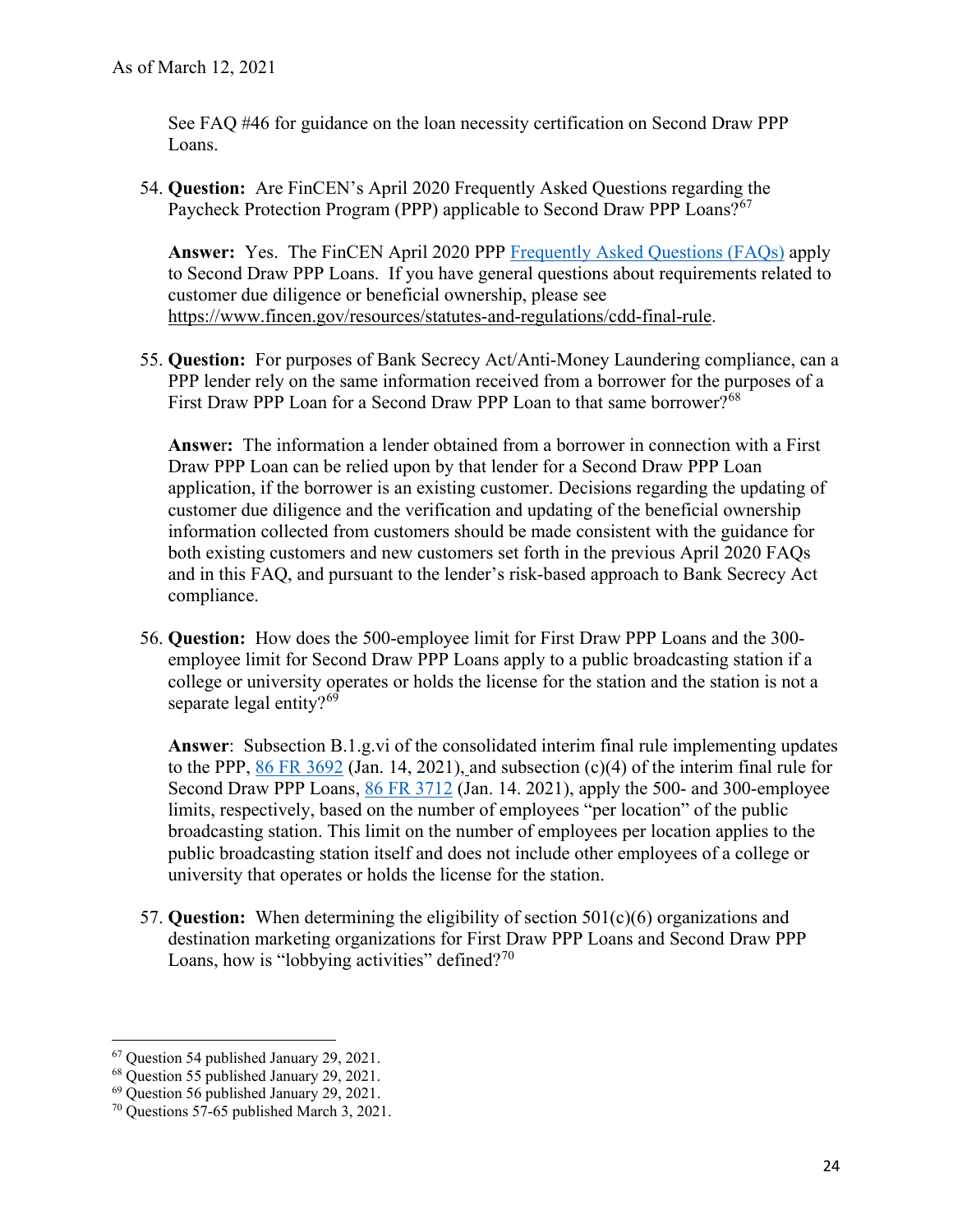**Answer:** For purposes of determining the eligibility of section 501(c)(6) organizations and destination marketing organizations for First Draw and Second Draw PPP Loans, "lobbying activities" is defined in section 3 of the Lobbying Disclosure Act of 1995 (2 U.S.C. 1602).

 58. **Question:** May First Draw PPP Loan or Second Draw PPP Loan proceeds be used for lobbying activities or expenditures?

 Disclosure Act of 1995 (2 U.S.C. 1602); (2) lobbying expenditures related to a State or local election; or (3) expenditures designed to influence the enactment of legislation, before Congress or any State government, State legislature, or local legislature or **Answer:** No. None of the proceeds of a First Draw PPP Loan or Second Draw PPP Loan may be used for (1) lobbying activities, as defined in section 3 of the Lobbying appropriations, regulation, administrative action, or Executive order proposed or pending legislative body.

 59. **Question:** If a borrower that was eligible for a First Draw PPP Loan files for bankruptcy protection after disbursement of the First Draw PPP Loan, is that borrower eligible for loan forgiveness of its First Draw PPP Loan?

 **Answer:** Yes. If a borrower that was eligible for a First Draw PPP Loan files for bankruptcy protection after disbursement of the First Draw PPP Loan, that borrower is forth in the PPP Interim Final Rules, including but not limited to, loan proceeds are used only for eligible expenses and at least 60% of the loan proceeds is used for eligible eligible for loan forgiveness, provided it meets all requirements for loan forgiveness set payroll costs.

 60. **Question:** If a borrower that was eligible for a First Draw PPP Loan files for bankruptcy apply for a Second Draw PPP Loan?<sup>71</sup> protection after disbursement of the First Draw PPP Loan, is that borrower eligible to

**Answer:** No. Each applicant for a Second Draw PPP Loan must certify on the Second Draw Borrower Application Form (SBA Form 2483-SD or SBA Form 2483-SD-C) that the applicant and any owner of 20% or more of the applicant is not presently involved in a bankruptcy proceeding. Thus, a borrower that received a First Draw PPP Loan and files for bankruptcy protection after disbursement of the First Draw PPP Loan is not eligible to apply for a Second Draw PPP Loan.

 61. **Question:** To be eligible for a Second Draw PPP Loan, a borrower must certify on SBA its First Draw PPP Loan "only for eligible expenses." How does the separate Form 2483-SD or SBA Form 2483-SD-C that, before the Second Draw PPP Loan is disbursed, the borrower will have used the full loan amount (including any increase) of

<span id="page-24-0"></span> $71$  Question 60 published March 3, 2021 and revised on March 12, 2021 to conform to subsection III.1.h. of the interim final rule on Revisions to Loan Amount Calculation and Eligibility posted March 3, 2021.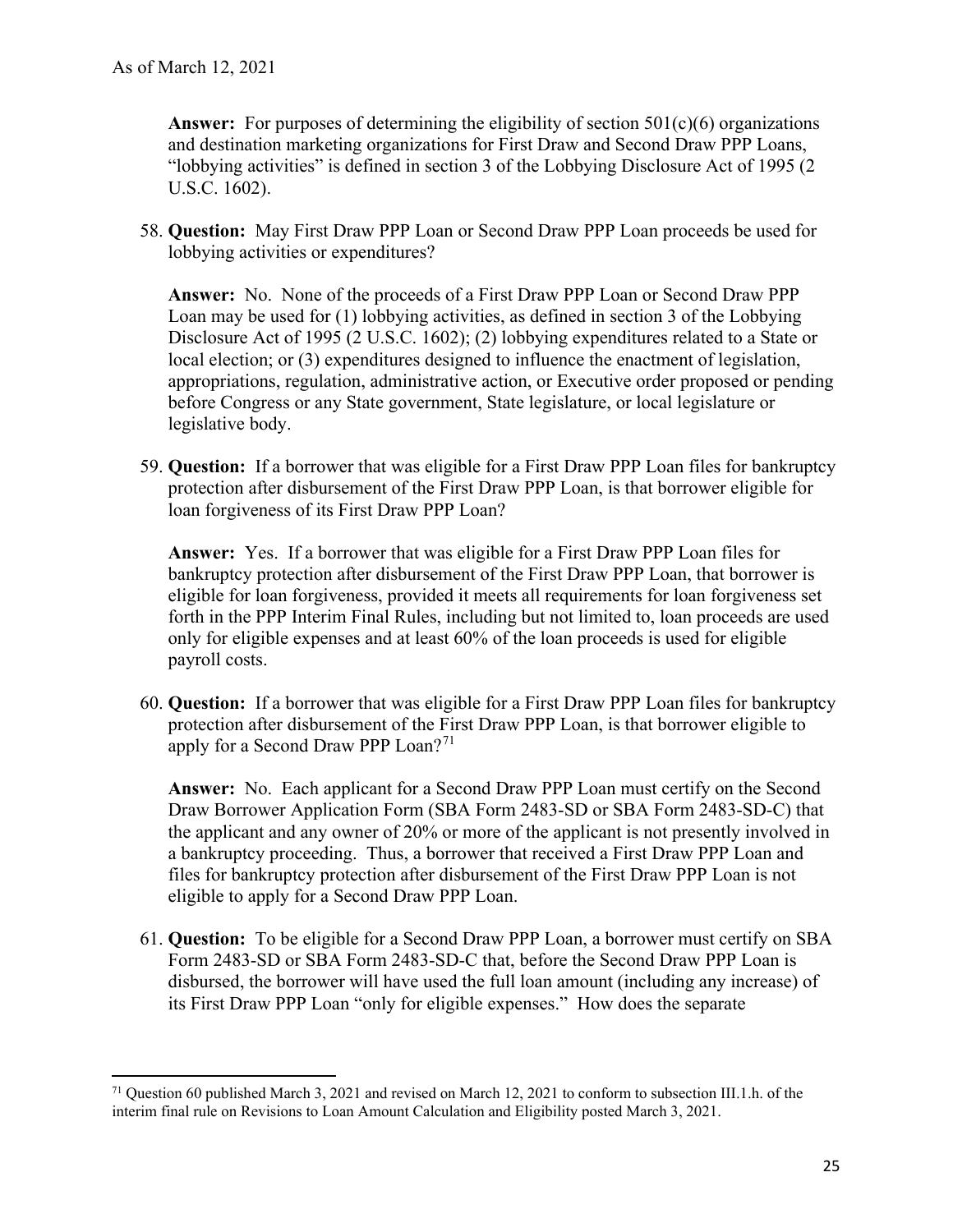requirement that the borrower must use at least 60% of the First Draw PPP Loan proceeds for payroll costs affect this certification?<sup>[72](#page-25-0)</sup>

 **Answer:** The borrower may certify, for purposes of the Second Draw PPP Loan for any or all of the eligible expenses outlined in subsection B.11.a.i.-xi of the mindful that failure to use PPP loan proceeds for the required percentage of payroll costs application, that it will have used all of its First Draw PPP Loan proceeds "only for eligible expenses" if the borrower has used or will use the First Draw PPP Loan proceeds consolidated interim final rule implementing updates to the PPP. Borrowers should be will affect loan forgiveness.

 62. **Question:** If a borrower received partial forgiveness of its First Draw PPP Loan, does this make the borrower ineligible for a Second Draw PPP Loan?

 **Answer:** If a borrower received partial forgiveness of its First Draw PPP Loan, the borrower is eligible for a Second Draw PPP Loan as long as the borrower used the full B.11.a.i.-xi of the consolidated interim final rule implementing updates to the PPP. amount of its First Draw PPP Loan only for eligible expenses outlined in subsection

 63. **Question:** May applicants use SBA's established size standards (either revenue-based or employee-based) or SBA's alternative size standard to qualify for a Second Draw PPP Loan?

 **Answer:** No. Applicants may *not* use SBA's established size standards (either revenue- narrower than the size eligibility requirement for First Draw PPP Loans. With some are if an Applicant: based or employee-based) or the alternative size standard to qualify for a Second Draw PPP Loan. In general, the size eligibility requirement for Second Draw PPP Loans are exceptions, an applicant is eligible for a Second Draw PPP Loan only if it, together with its affiliates (if applicable), employs no more than 300 employees. The only exceptions

- employees per physical location; or • Is assigned a NAICS code beginning with 72 and employs no more than 300
- Is a news organization that is majority owned or controlled by a business concern that is assigned NAICS code 511110 or a NAICS code beginning with 5151, or is a nonprofit public broadcasting entity with a trade or business under NAICS code 511110 or 5151, and, in either case, employs no more than 300 employees per physical location.
- Form for a PPP loan and the forms to apply for loan forgiveness?<sup>73</sup> 64. **Question:** If an owner of an applicant, or a sole proprietor, self-employed individual, or independent contractor has an Individual Taxpayer Identification Number (ITIN) instead of a Social Security Number (SSN), can they use the ITIN on the Borrower Application

<span id="page-25-0"></span> $72$  Question 61 published March 3, 2021 and revised on March 12, 2021 to conform to subsection III.1.h. of the interim final rule on Revisions to Loan Amount Calculation and Eligibility posted March 3, 2021.

<span id="page-25-1"></span>interim final rule on Revisions to Loan Amount Calculation and Eligibility posted March 3, 2021.<br><sup>73</sup> Question 64 published March 3, 2021 and revised on March 12, 2021 to conform to subsection III.1.h. of the interim final rule on Revisions to Loan Amount Calculation and Eligibility posted March 3, 2021.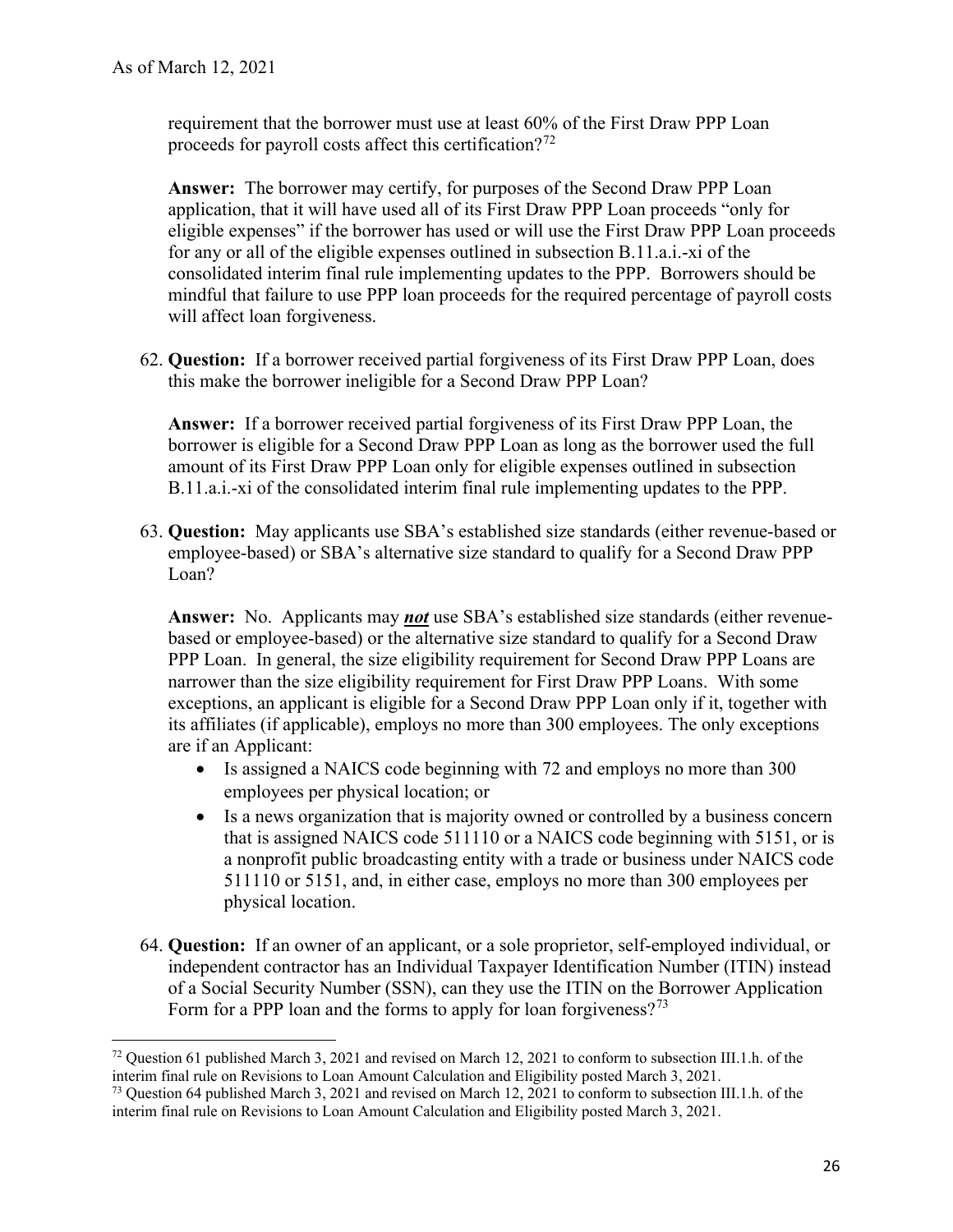individual, or independent contractor has an ITIN instead of an SSN, they may use the **Answer:** Yes. If an owner of an applicant, or a sole proprietor, self-employed ITIN on the PPP Borrower Application Form (SBA Forms 2483, 2483-C, 2483-SD, and 2483-SD-C, or lender's equivalent) and the PPP Loan Forgiveness Application Forms (SBA Forms 3508, 3508EZ, and 3508S, or lender's equivalent). An ITIN is a tax processing number only available to certain nonresident and resident aliens, their spouses, and dependents who cannot get an SSN. It is a 9-digit number, beginning with the number "9", formatted like an SSN (NNN-NN-NNNN). To be eligible for a PPP loan or to receive loan forgiveness, the applicant must meet all eligibility criteria and PPP requirements, which includes the requirement that the principal place of residence for a sole proprietor, self-employed individual, or independent contractor must be in the United States.

 65. **Question:** As of December 27, 2020, is an employer that receives a First Draw PPP Loan or Second Draw PPP Loan also eligible for the Employee Retention Credit?

 **Answer:** The Taxpayer Certainty and Disaster Tax Relief Act of 2020, which was employer is otherwise an eligible employer satisfying the requirements for the credit. However, payroll costs that are qualified wages for the Employee Retention enacted as Division EE of the Consolidated Appropriations Act, 2021, Pub. L. No. 116- 260, 134 Stat. 1182, on December 27, 2020, permits an employer that received a First Draw PPP Loan or Second Draw PPP Loan to claim the Employee Retention Credit if the Credit are not eligible for loan forgiveness if the employer elects to claim the credit for those amounts. (Additional guidance from the IRS is available at [https://www.irs.gov/pub/irs-drop/n-21-20.pdf.](https://www.irs.gov/pub/irs-drop/n-21-20.pdf))

66. Question: On March 3, 2021, SBA posted Interim Final Rule "Revisions to Loan Amount Calculation and Eligibility" allowing Schedule C filers to use gross income to calculate PPP loan amounts. What options do lenders have to assist Schedule C filers who already submitted a PPP loan application to use gross income to calculate their PPP loan amount? $74$ 

 Answer: The options available to lenders depend on the status of the PPP loan application.

- If the lender has not submitted a loan guaranty application for the Schedule C applicant who wishes to use gross income to calculate their loan amount, the applicant must submit to the lender SBA Form 2483-C for a First Draw PPP Loan or SBA Form 2483-SD-C for a Second Draw PPP Loan, and the lender then must submit a loan guaranty application to SBA through the Paycheck Protection Platform (Platform) using SBA Form 2484 (Revised 3/21) for a First Draw PPP Loan or SBA Form 2484-SD (Revised 3/21) for a Second Draw PPP Loan.
- • If the lender has submitted a loan guaranty application to the Platform and the loan guaranty application has not yet been approved, the lender may withdraw the

<span id="page-26-0"></span><sup>74</sup> Question 66 published March 12, 2021.